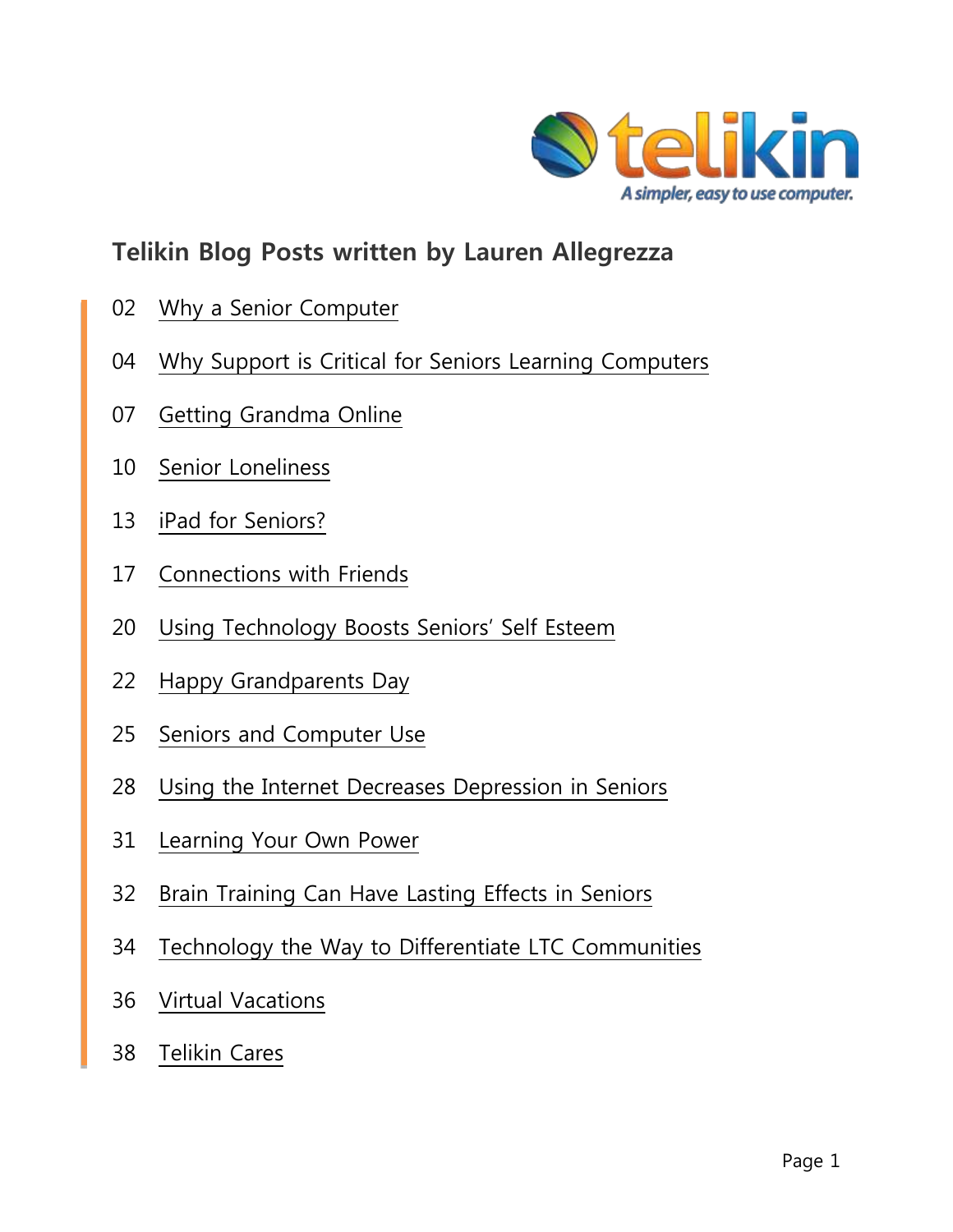# <span id="page-1-0"></span>**Why a Senior Computer**

Technology today has become so pervasive that most of us take it for granted. Not only do we take for granted that we can instantly connect and get information, but we also take for granted how this technology works.

And that's one of the driving reasons behind the idea for a senior computer.

Many seniors and computer novices have never had the opportunity to learn the computer skills which are second nature to tech-savvy users. The concepts of windows, desktops, drop down menus, right-click options, minimizing, maximizing, tasks bars, etc., are so familiar to us because we"ve been using computers with these features for so long. We never stop to think how confusing it may be for someone who's never used a traditional computer before.

For many seniors learning computers, they describe feeling frustrated, overwhelmed, and lost:

"Where am I?" "Where did the screen go?" "Where did I save it?" "How did I get here and how do I go back?"

Some of the biggest interface design barriers that complicate navigation for senior computer users are:

- 1) Disappearing desktops
- 2) Drop down menus
- 3) Overlapping windows
- 4) Missing or disappearing buttons

To simply assume that everyone can, and should, just learn to deal with these navigational intricacies in order to use the computer is limiting and also selfcentered. Just because I want to be able to have eight different programs running,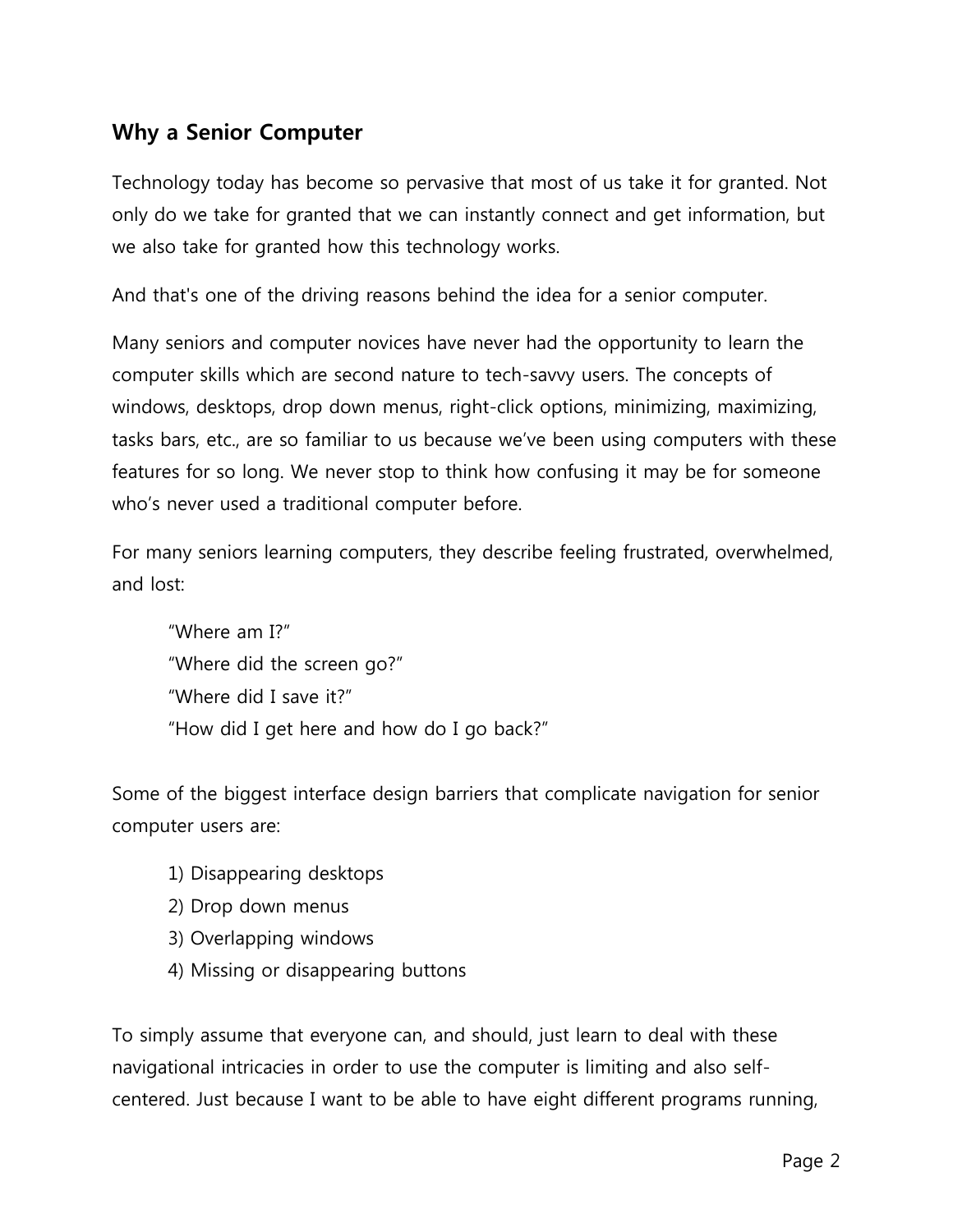twelve internet tabs opened, and music playing on my computer, doesn't mean that everyone else wants or needs to do all these things at once.

#### Example of why a Senior Computer should be different

This "less is more" take on interface design can best be exemplified by an actual conversation I had with a customer a few weeks ago. A man in his 50"s was thinking about getting a Telikin for his senior dad. He called me up, with his dad in the room, to ask me some questions, one of which was, "Can my Dad have multiple internet browser windows opened?" After I explained how our structured interface allows for one web browser screen open at a time, the man replied, "Well, my dad just said to me "Why would I want more than one internet screen anyway?""

Computers for new users and seniors don"t have to be complex. Telikin was created, designed, and built for a different kind of user, one who wants an easier computer experience! It simplifies those aspects of computer navigation that are often frustrating and confusing for novices, while it retains the desired functionality of a conventional computer. Technology should make tasks like staying in touch easier, and more fun; and everyone, including seniors, should have a computer that they enjoy using.

Link to Post:

<http://www.telikin.com/blog/index.php/post/why-a-senior-computer>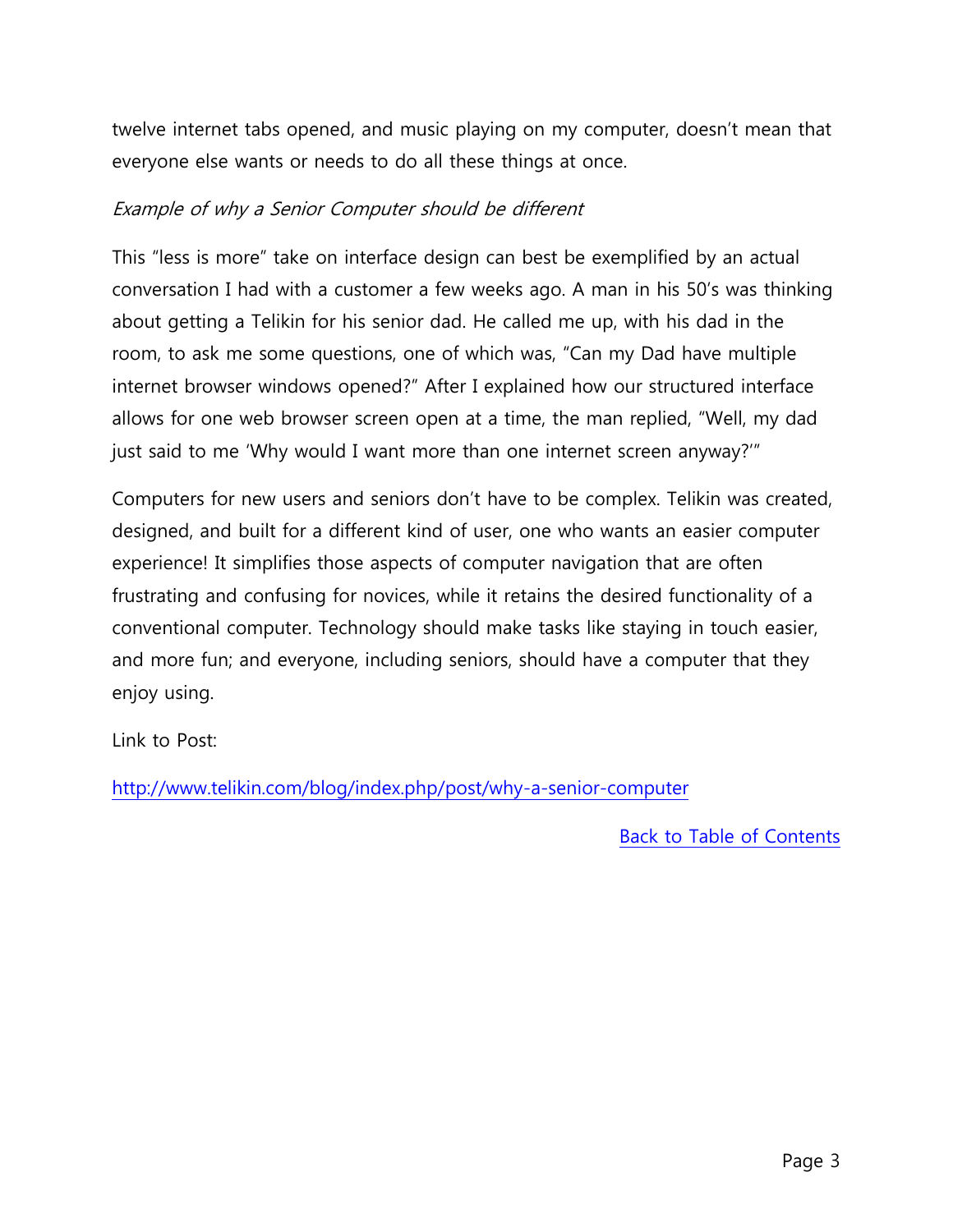# <span id="page-3-0"></span>**Why Support is Critical For Seniors Learning Computers**

For many seniors and computer novices, learning how to use a computer is very exciting, but it also may be a little intimidating.

How many of you are familiar with the phone call from a parent or grandparent that goes like this...

"How do I find my email on the computer?" or possibly, "How do I turn on the computer?" or even, "I don't know what I did, but it's all gone."

In [this video,](https://www.youtube.com/watch?v=favuW1G1d0A) I review the reasons we've found why providing easily accessibly, ongoing technical support is so important to helping seniors and tech novices get comfortable with how they can utilize the computer and having fun doing so.

Learning to use a computer is a new experience for many seniors, and the idea of exploring and interacting in the digital world can be quite thrilling. A computer can help seniors stay in touch with their family via emailing and video chatting, keep their minds active by playing games and learning new skills, and even build new relationships by enabling communication with people who share their interests.

However, for those who have never used one before, a computer can be intimidating and overwhelming. Traditional user interfaces are not easily navigable, icons and images are small and difficult to see, and effective assistance is often not available. Stories of viruses, spyware, and crashes, may scare off some computer novices, while others may fear that they will somehow "break" the computer by clicking or touching the wrong button or icon. As a result, easily accessible, ongoing technical support is critical in facilitating the newcomer"s adoption of computer technology.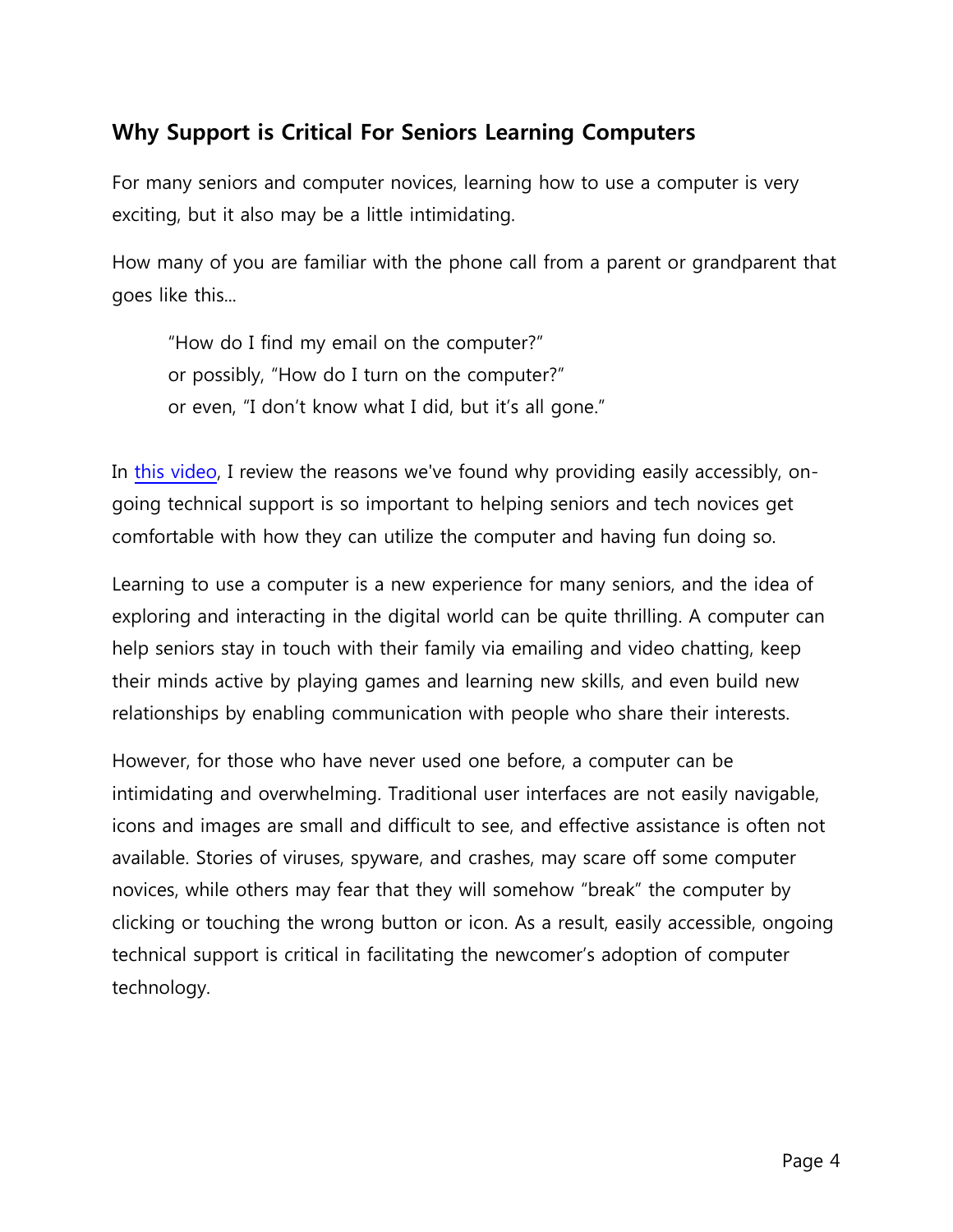# Encouragement

Many seniors want to learn how to use computers, but they may lack confidence in their own ability to do so. An effective technical support agent can help overcome these worries, which is why we offer friendly, comprehensive, on-going support for our users. Simply saying something like, "A lot of our customers are computer beginners, and we"ve helped them learn how to use the computer" allays fears and concerns and provides reassurance. Many first time users may also feel like they have stupid questions, so it is very comforting for them to hear someone say, "That's not a silly question! We've heard that many times before."

# Incremental Steps

Furthermore, a great technical support agent knows how to move in incremental steps when teaching new skills. Many of our customers have never even touched a computer before. With these individuals, our technical support team members will get them started with how to move the mouse, click a button, and type with the keyboard. Then, email is usually the first application that they teach because once users start seeing letters from their family members, they are very encouraged by what the computer can do for them. After the user gets more familiar and comfortable with email, our team members might move on to video chat or web browsing. Introducing and teaching one application at a time, and allowing the learner to gain confidence before moving on, prevents them from feeling overwhelmed.

# "Language" Barrier

Another barrier for some seniors learning to use a computer is unfamiliarity with computer jargon. Without ever having been exposed to words such as "URL address bar" or "text box," novice computer users would be unlikely to understand directions using those terms. An effective tech support agent knows it is necessary to explain concepts and instructions in a relatable way. Additionally, this is why remote access capability is an excellent asset for tech support teams. For one, by being able to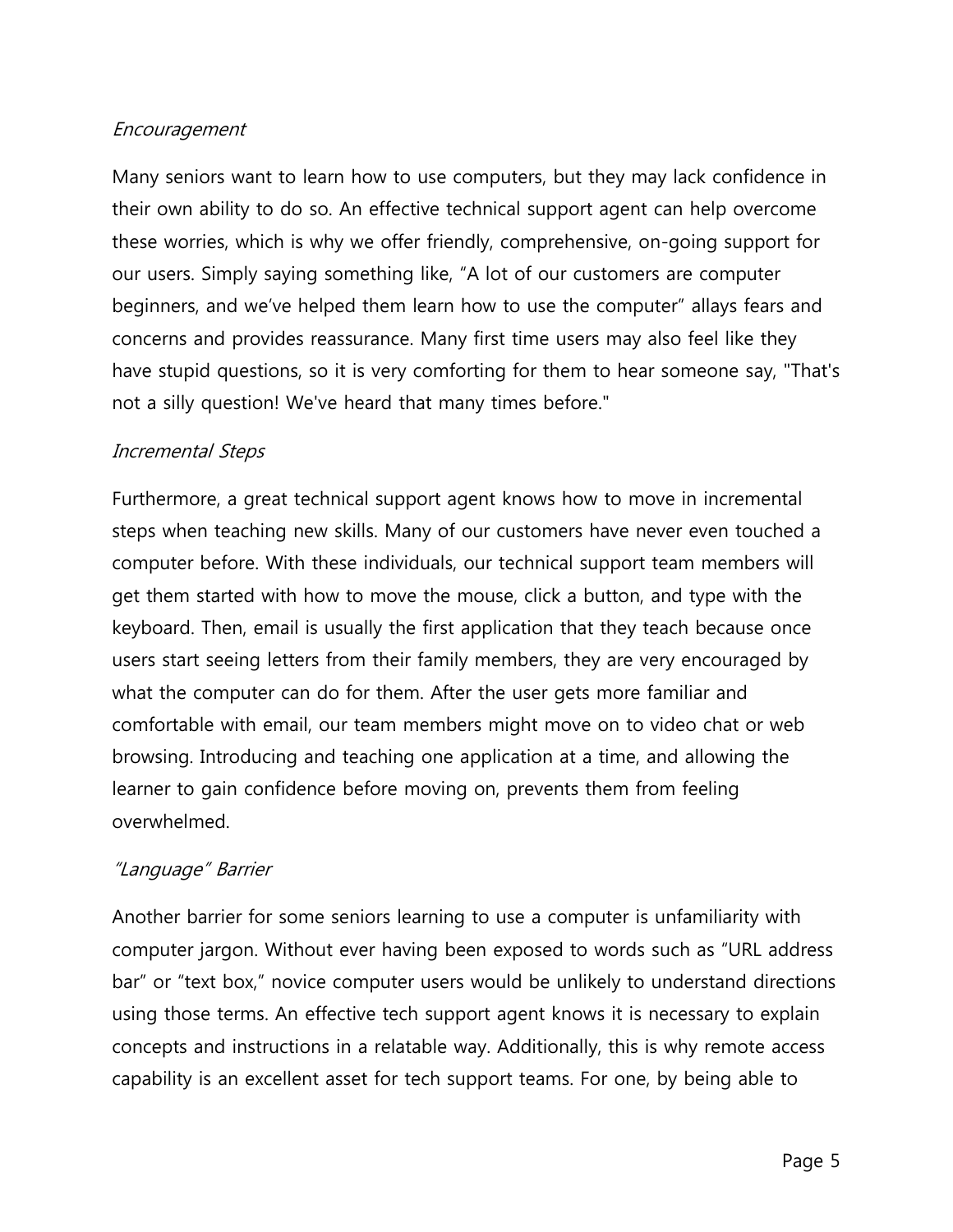remotely see the user's screen, the agent can know exactly what the user's question is about. And then, because they can control the mouse, technical support agents can instruct verbally while demonstrating visually to the user. This process of visual and verbal teaching allows for better understanding.

For seniors, the peace of mind that comes with knowing they can call up a friendly and patient person to answer a question is also a major motivator for them to want to start using a computer. Again, technical support helps to ease fears and doubts about the users' ability to master key computer skills.

Our mission is to keep family and friends connected by restoring simplicity and fun to the personal computer. We want our users to get the most out of their computer, and providing great support is the best way to accomplish that. What has been your experience with helping older adults learn technology or even your own learning process? Leave me a comment below to share your story or ask a question!

Link to Post: [http://www.telikin.com/blog/index.php/post/why-support-is-critical-for](http://www.telikin.com/blog/index.php/post/why-support-is-critical-for-seniors-learning-computers)[seniors-learning-computers](http://www.telikin.com/blog/index.php/post/why-support-is-critical-for-seniors-learning-computers)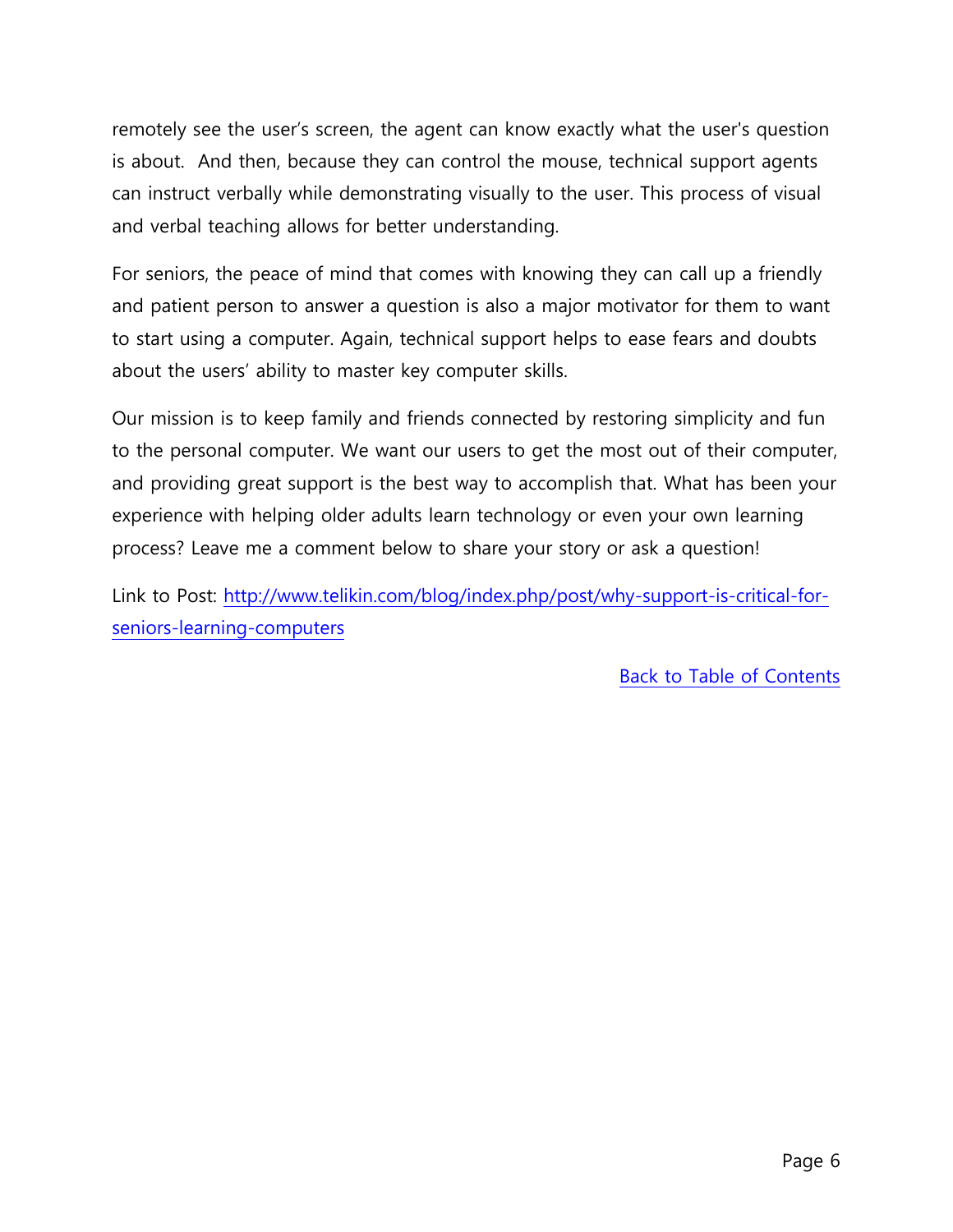# <span id="page-6-0"></span>**Getting Grandma Online**

Recently, I came across an article on the New York Times by Paula Span about technology and internet adoption among older adults.

Though internet use among adults 65+ is higher than it's ever been, at 53% according to the [most recent data from Pew Research Center,](http://www.pewinternet.org/Reports/2012/Older-adults-and-internet-use.aspx) this percentage is still way far behind the rate of other age demographics. Ms. Span notes that the older adults demographic is the one that can benefit the most from having internet access, and yet, they are the slowest to adopt!

# Technical Support

One of the points about how to accomplish this that Ms. Span brings up is about technical support.

Proper technical support, either from family members or an outside agent, is [necessary for many older adults learning new technologies.](http://www.telikin.com/blog/index.php/post/why-support-is-critical-for-seniors-learning-computers) From reading the comments on the article, it seems like everyone has a story to share about trying to teach their mother/grandfather/aunt/great uncle how to use a computer for the first time. This process can be very frustrating for both parties involved, especially if it's over a distance. Proper support for those new to technology is hard to come by because most technical agents are trained to give support to the 25-35 year old demographic. It's not always a matter of the agent being respectful or kind, but it may be that the agent just doesn't understand how to explain certain concepts to a tech-novice. With a senior who"s never even touched a computer before, walking them through how to set up a wireless internet connection takes a whole different approach than with someone in their 20s.

This is why at Telikin we look for qualities like [patience, empathy, resourcefulness,](http://www.telikin.com/blog/index.php/post/3-qualities-of-a-great-customer-support-agent)  [and perceptiveness,](http://www.telikin.com/blog/index.php/post/3-qualities-of-a-great-customer-support-agent) as well as technical expertise, in our support agents. We also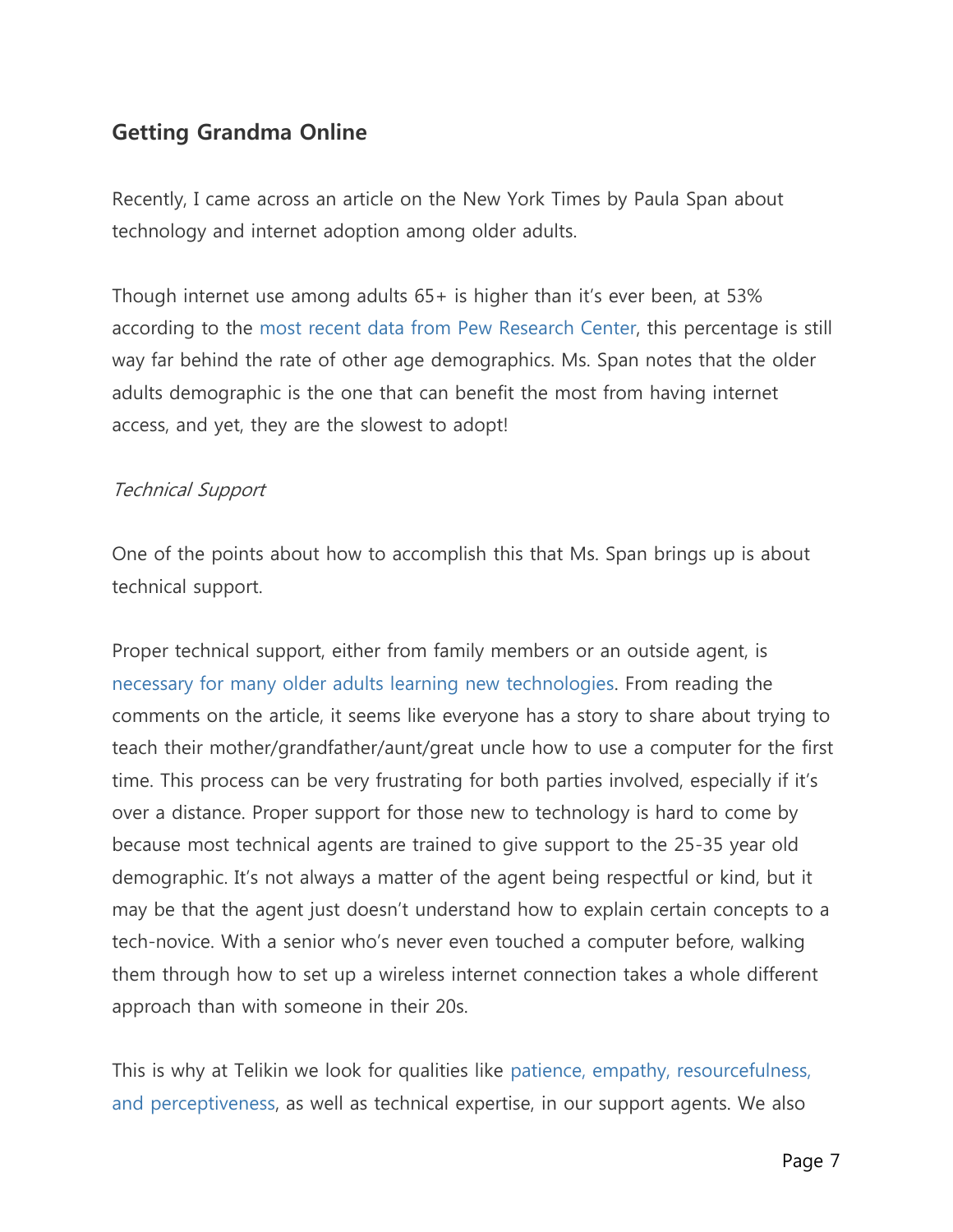train them to use non-technical language and common metaphors to explain how functions like email or photosharing work. Remote access capabilities also help tremendously because it overcomes the "language barrier" between the tech agent and tech-novice user.

# Tablets?

Ms. Span also suggests tablets as an option for getting more older adults online quicker. Tablets often are considered as a good option for first time computer users, and certainly they have benefits, but they are not the answer for all, as I've written about before in, [iPad for Seniors?](http://www.telikin.com/blog/index.php/post/ipad-for-seniors) For example, tablets still have to be configured, which is a complicated process for a computer novice. Additionally, because apps for tablets are all different, there is no consistent user interface, further extending the learning curve for a new user.

Ms. Span concludes her article by saying this was only one idea, and that she would welcome others.

It seems as though there is this belief that if only we could get a laptop or tablet in the home of everyone over the age of 65 then we"ll have cracked this digital divide! But this line of thinking leaves out one big piece to the puzzle– the technology itself.

# What about Technology?

Here"s my thought: Maybe part of the reason why older adults, on the whole, have taken so slowly to adopt computer technologies is because these technologies aren"t designed for them. Traditional computer technologies are complex and frustrating, even to many experienced users!

Sure, many people think that the iPad is "easy" to use. Those that do, however, also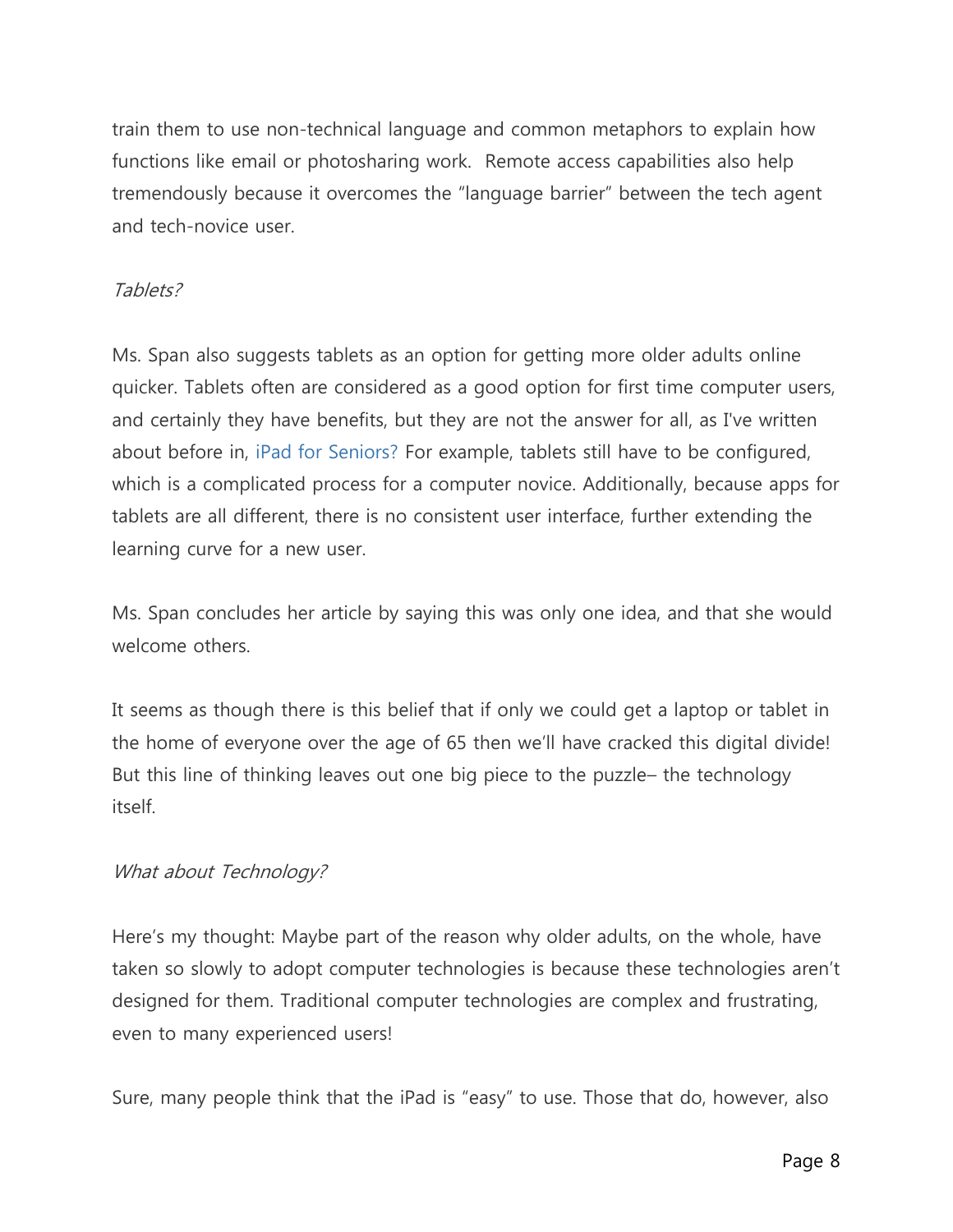probably use a smartphone or other computer. Concepts and techniques that come "naturally" to those who are tech-savvy are actually not that natural. *How do I get* more options? Right-click on your mouse, of course! How do I rearrange these apps on the screen? Hold down on one until they all start wiggling and move them into place!

We've learned these skills over years of using all kinds of digital devices. Certainly, there are many people in their 60s, 70s, or even older, who are computer literate and have learned these skills. These seniors use smartphones, tablets, and computers. However, an even larger amount have never had the opportunity to learn technology, and therefore do not hold this niche skill-set. And of course, there are those who think computers are too complex and frustrating and only use them begrudgingly.

If we want more seniors to get online, **then we must actually offer them something worthwhile to adopt.** That's why we developed Telikin. We took a step back to reevaluate what people, seniors and others, want most from a personal computer. Then we took those functions and presented them in an easy to navigate interface built on a protected and safe system and using state of the art, touchscreen capability, all helping to remove the barriers to computing. If we really want to get more seniors online and using computers, we cannot overlook the importance of the device technology.

What are your thoughts? Leave me a comment below and share this article using the buttons at the top of the page!

Read the full article, [Online Habits Coming Slowly to Older Adults,](http://newoldage.blogs.nytimes.com/2013/04/08/online-habits-coming-slowly-to-older-adults/) by Ms. Span.

Link to Post:<http://www.telikin.com/blog/index.php/post/getting-grandma-online>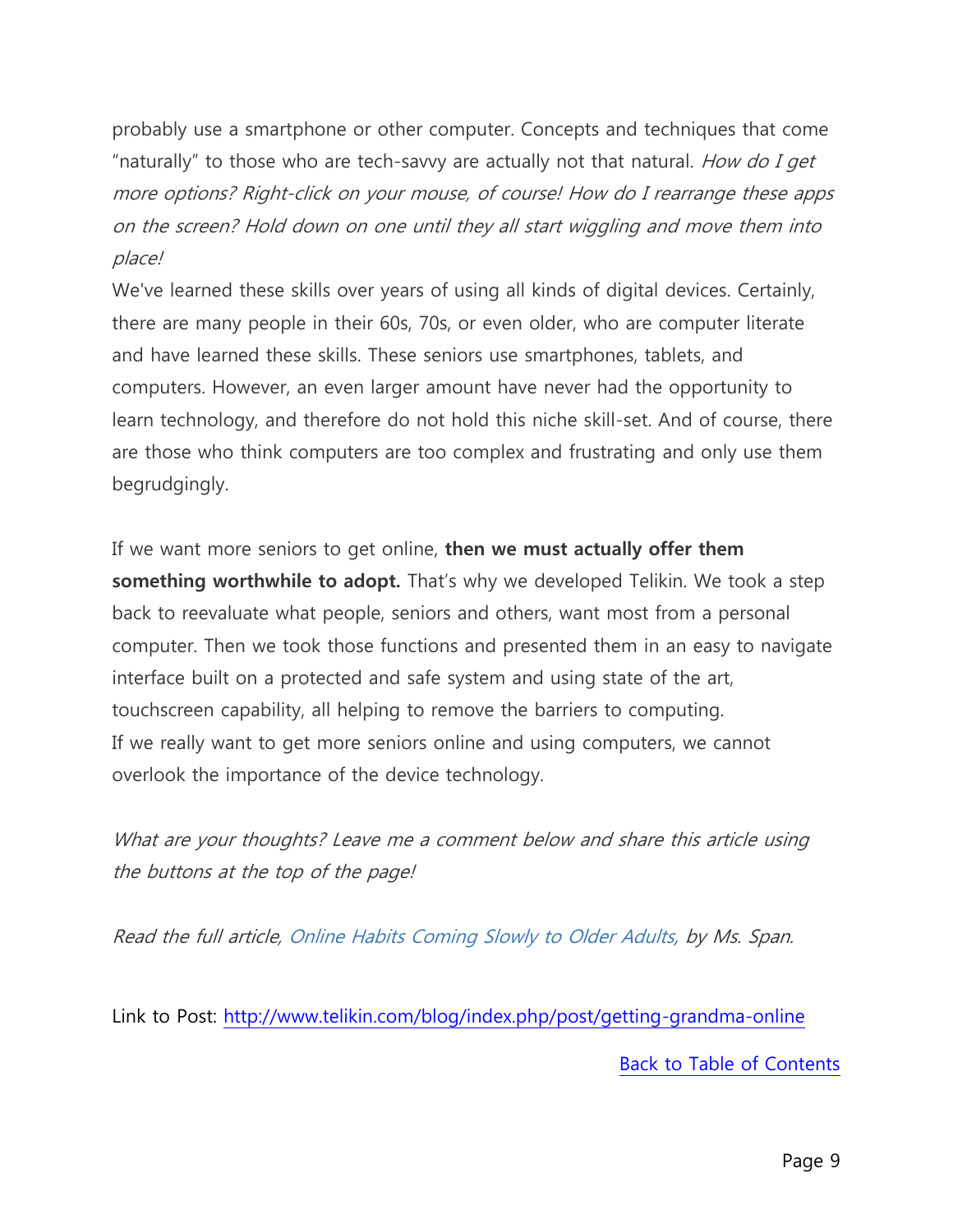# <span id="page-9-0"></span>**Senior Loneliness**

The risk of loneliness in seniors is a major concern, and technology presents opportunities to help overcome that risk.

I recently came across an article in the New York Times discussing loneliness in seniors. The article, written by Elizabeth H. Pope back in September cited, among others, a study, "Loneliness in Older Persons: A Predictor of Functional Decline and Death" led by Dr. Carla M. Perissinotto at of the University of California San Francisco which was published this past July.

While the concept that close relationships can help improve a person's quality of life is not in itself earth shattering, Pope included some more interesting statistics and facts on loneliness, for example:

- the majority, 62.5%, of lonely people (in the UCSF study) were married or living with others
- an estimated 20% of the population is chronically lonely, while almost 40% of adults over age 65 are chronically lonely
- other studies have found an association between chronic loneliness and other health risks such as high blood pressure, coronary heart disease, depression, and cognitive decline and dementia

These three points help us realize that as we age, regardless of whether or not our spouse is still with us or if we"re living with family, we must make a **concerted effort to feel companionship and camaraderie** with other human beings. Pope also notes this, quoting Dr. George E. Vaillant, a professor and psychiatrist at Harvard Medical School, "In the same way you exercise, pay your taxes and eat a healthy diet, **you need to start replacing friends as soon as you lose them**, particularly around retirement age."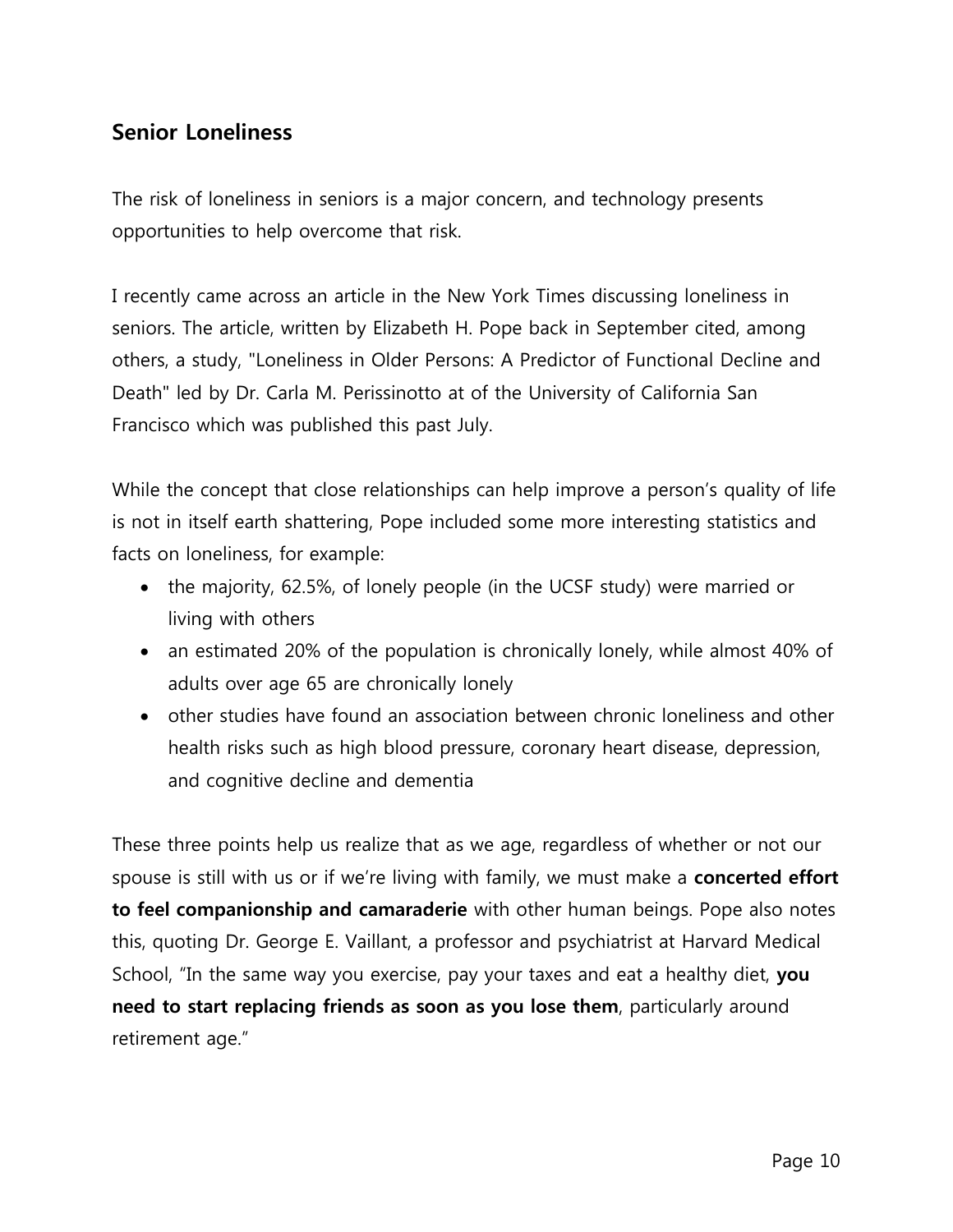Maintaining and creating new relationships does not just happen; it takes effort, but as we become more geographical separated from family and friends, it becomes more challenging.

While many bemoan the fast-paced digital world, **computers** can actually be used to enhance, complement, and facilitate relationships.

How so, you ask? Here are a few examples that, though fictional, exemplify many real-life situations in which people find themselves and how an easy to use computer can help:

1) A job transfer causes Greg and his family to move out of the state. Now, he"s hundreds of miles away from his parents who begin to feel like they are missing out as Greg's kids, their grandchildren, grow up. Visits at summer vacation and Christmas are great, but not enough. **Video Chat** helps maintain the relationship during the long gaps between visits. The kids can now show off their missing tooth and new puppy to their grandparents, who do not feel so far away anymore.

2) After a fall while living on her own, Ethel, who"s 84, moves in with her daughter. Though she"s now living with someone she loves, her daughter has her own busy life, and Ethel begins to feels lonely. She uses the **internet** to research where in town she can play cards, and finds a group that meets twice a week at the fire hall down the street. At these gatherings, Ethel makes friends with her fellow card players and now looks forward to seeing them.

3) Al and his wife Sharon finally make the move into an independent living community after being retired for a few years. The environment is friendly, and they both make new friends. However, they still miss the people they saw regularly before moving. Al and Sharon exchange **emails** several times a week with their old friends to keep up with each other"s lives and to set plans to get together.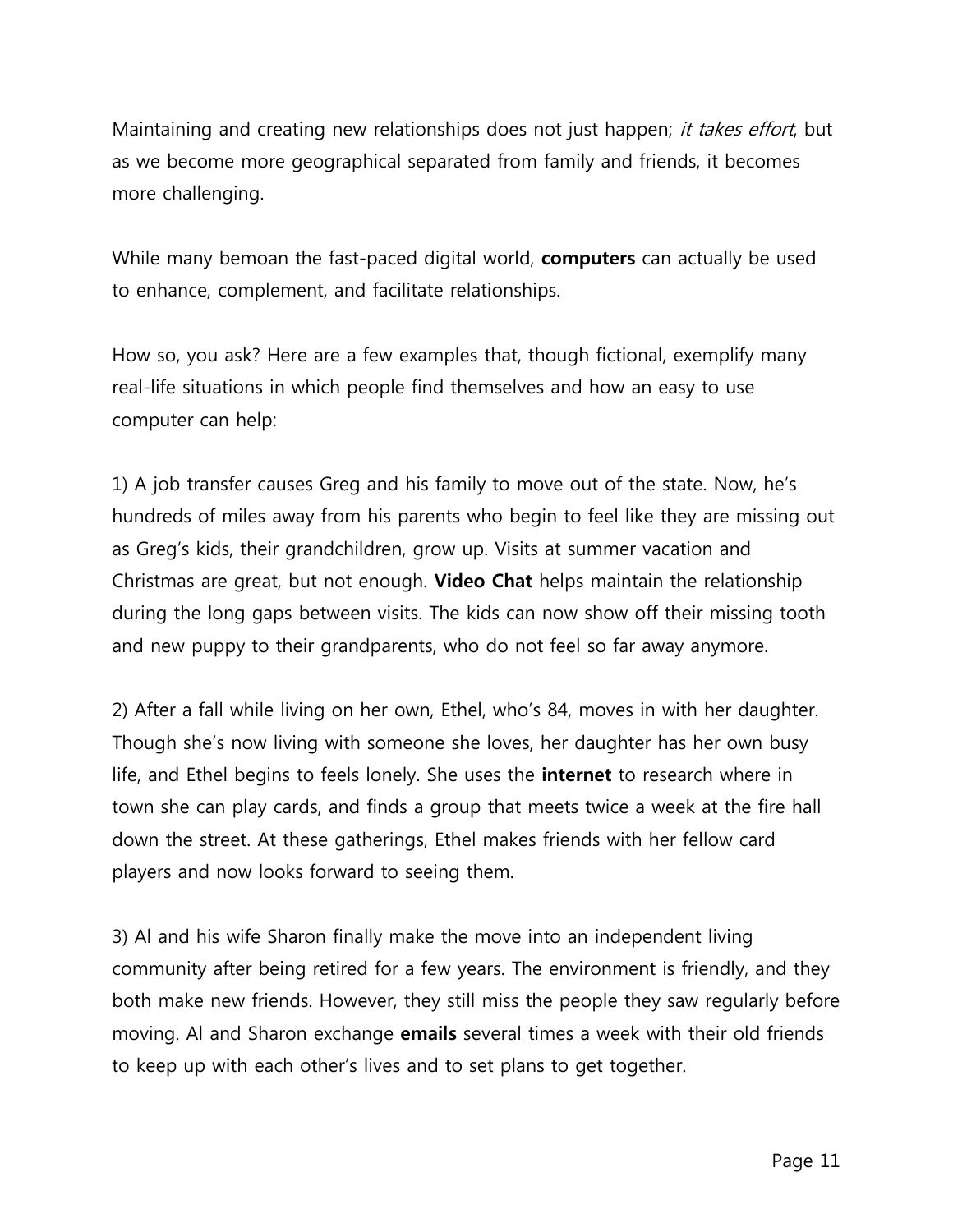Computers do not replace personal relationships, but rather make them easier to maintain. In what ways are you using the computer and the internet to strengthen your relationships? Leave me a comment below to share your story!

Link to Post: <http://www.telikin.com/blog/index.php/post/senior-loneliness>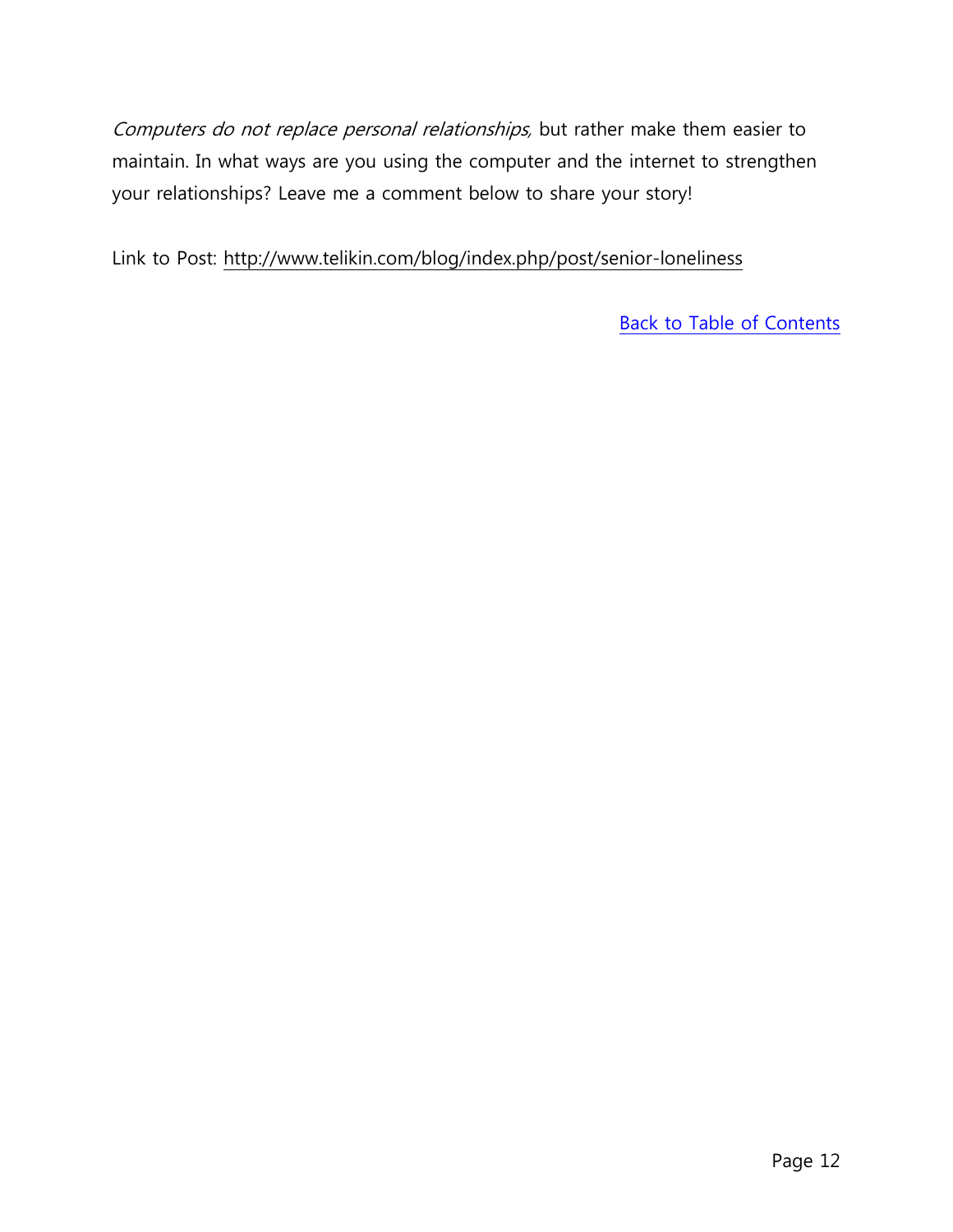# <span id="page-12-0"></span>**iPad for Seniors?**

Many people consider the iPad for seniors who want to get started with technology. To some people, the perceived usefulness of the touchscreen and the popular iOS make the iPad a tempting option for their senior loved ones who want to use computers and connect online.

However, when choosing the best device for a senior who has very little experience with technology there are many factors to consider. An iPad may be a good option for some seniors, but it's not the best for all, and there are several other kinds of devices out there to consider.

Here at Telikin, we"ve had thousands of conversations with seniors and tech novices learning how to use the computer and the internet, and so we know what questions they ask, what hesitations they have, and what issues they are facing when it comes to starting with technology. One of the best things to keep in mind when choosing a [computer for seniors](http://www.telikin.com/blog/index.php/post/why-a-senior-computer) is that *the device is not for you* – it's for someone who isn't familiar with technology and the skills that you may think are second nature.

Here's a list of questions to think about before getting a computer for a senior who is a tech novice:

# 1. **Will the senior have easy access to on-going support?**

For technology novices, it will take some time to get confident and comfortable using the new device. Technical support for issues with the software or hardware is important, but new learners will often need "How To" support to show them how to use the device. Are you going to make yourself available for when they have questions about how to do something? Many people would like to help their parent learn how to use a computer, but geographic distance makes it impractical. Anyone who has tried to give technical instructions over the phone knows how difficult it is. If you get an iPad for a senior parent, do they know who they can call when they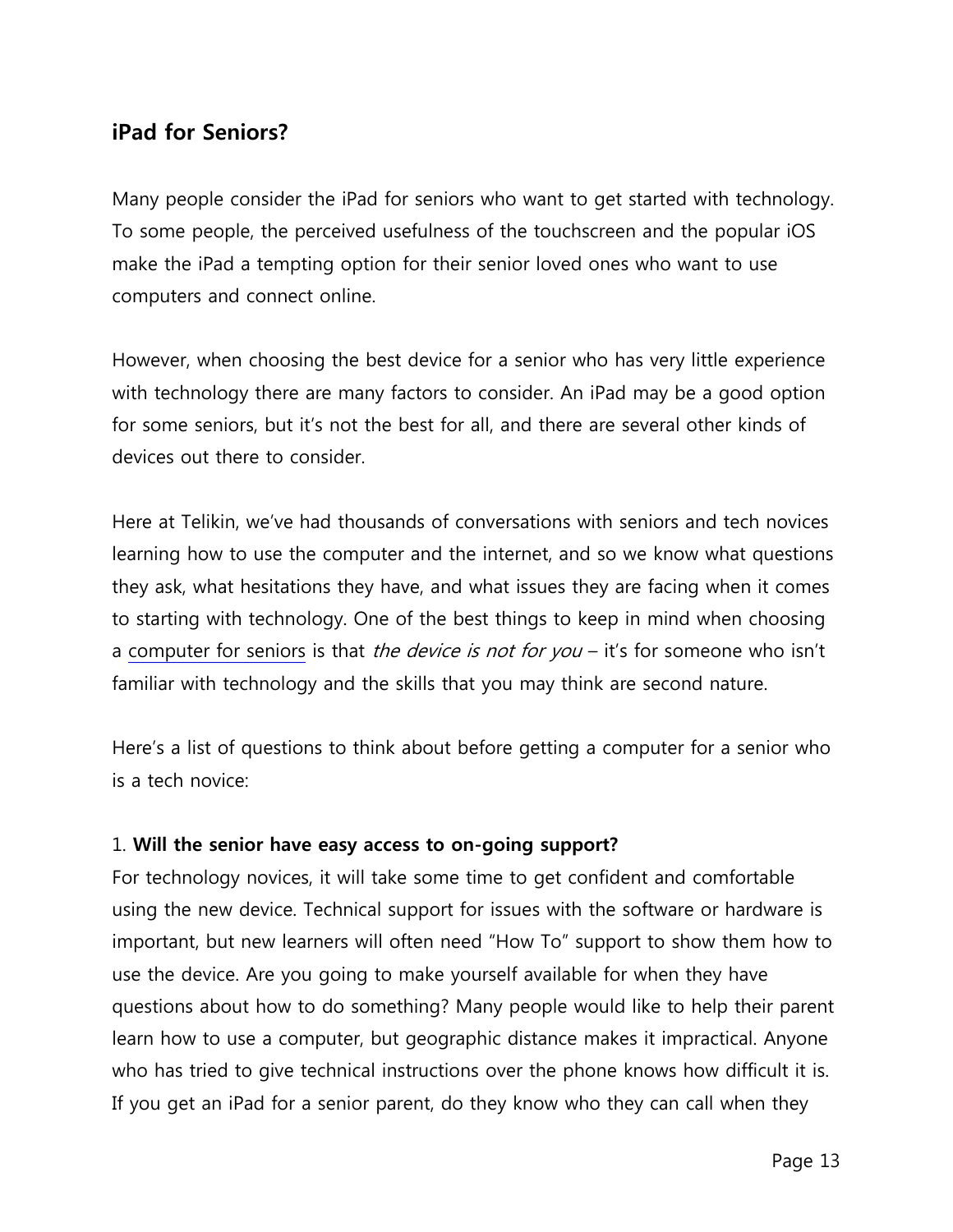have questions? Is that individual going to be patient enough to repeat instructions and empathetic enough to know how to describe things in a relatable manner? Here at Telikin, we've seen first-hand how much on-going support can help someone who is trying a computer for the first time. Friends and family often overlook the necessity of support when helping their loved one get connected, but really, [support is a very critical aspect.](http://www.telikin.com/blog/index.php/post/why-support-is-critical-for-seniors-learning-computers)

#### 2. **Will the senior have to configure the device themselves?**

Configuration is important when considering the iPad or other device for a senior. One of the benefits to the iPad is the huge selection of apps that can be downloaded. However, as demonstrated in the 2010 study, "Enhancing the Social inclusion of Seniors by Using Tablets as a Main Gateway to the World Wide Web", by Franz Werner and Katharina Werner, a device should be set up before given to a tech-novice senior in order for them benefit from it. Doing so helps reduce the barriers to getting started and simplifies the learning process.

This question raises another issue with traditional computers – if the user can download or install any program, the computer becomes susceptible to harmful viruses. Without knowing the signs of a virus infected installation, a new user (even tech-savvy users) can accidentally infect their computer.

# 3. **Does the device have a consistent user interface?**

The results of Werner and Werner"s study also showed that a consistent user interface among different programs on a device is important to helping seniors master technology. If the user must learn new navigation, buttons, and skills for every program, the entire process is that much more difficult. Look for a device that has similar style buttons and navigational patterns and performs in the same expected manner so that the user can quickly become fluent. While the iPad can have thousands of useful applications, it may prove difficult for seniors to adapt to each specific interface.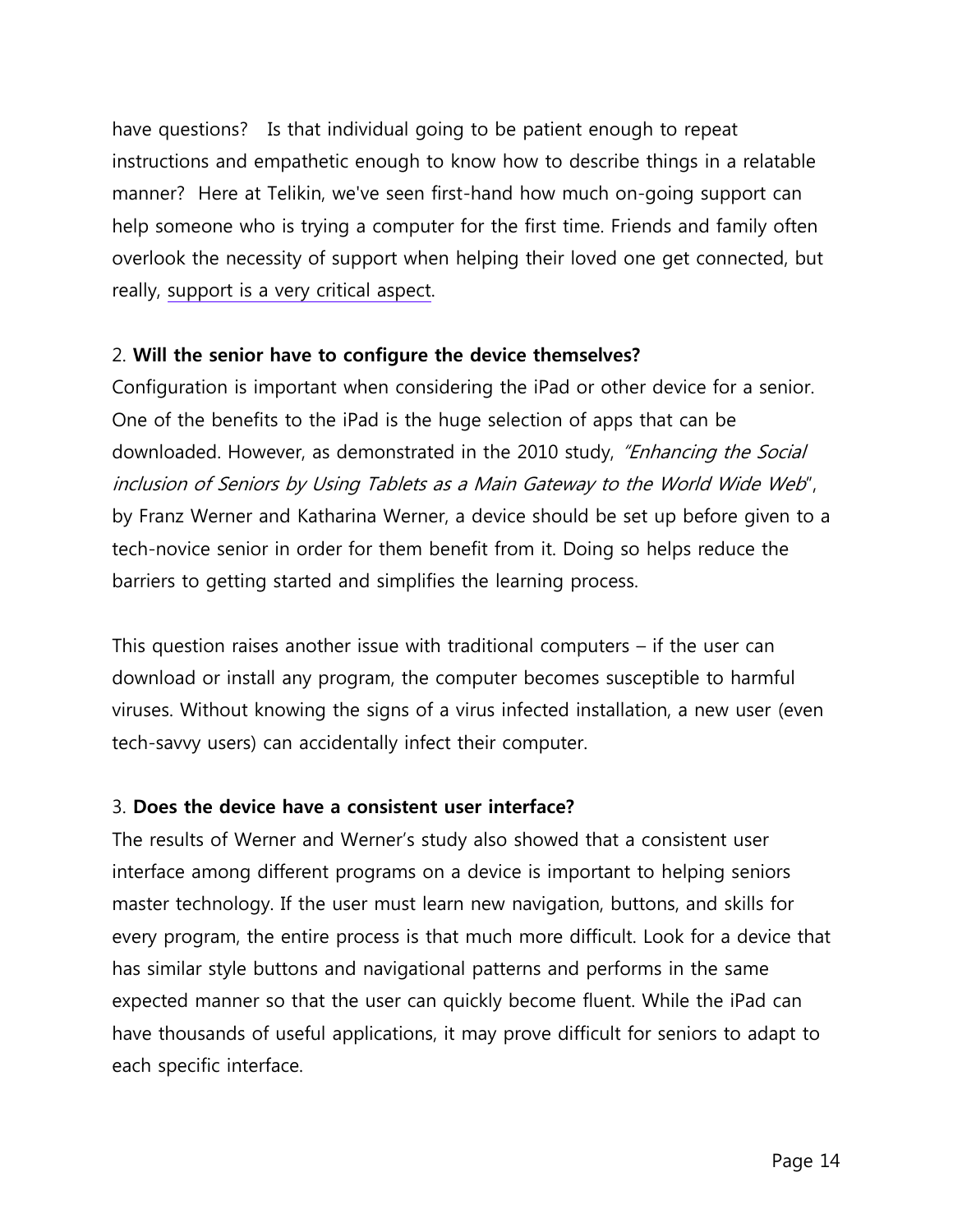# 4. **Will the senior be able to comfortably use the device?**

Many people like the iPad and other tablets because of its small size and portability. However, these aren't necessarily characteristics of the optimal device for seniors. For example, holding the tablet while trying to use the touchscreen can be tiresome. Laptops have the benefit of being portable, but do not require being held. However, most laptops are not touchscreen, an attractive feature for seniors. Desktop computers, because they sit on a surface, are more ergonomically designed to allow for correct position of head and arms. When deciding between a tablet, laptop, or desktop, the specific abilities and limitations of the senior must be considered. Does the senior actually need the device to be portable? Would he or she rather have something sturdy that they don't have to hold? If you think about how and where the senior will be using the computer, you"ll be able to make a better decision.

Additionally, a touchscreen is very intuitive and can reduce the barriers to seniors first learning computing. However, typing on a small on-screen keyboard is not always easy. A physical keyboard with large print keys may be necessary. For these reasons, we developed the Telikin as a touchscreen computer with the capability of an on-screen keyboard, but also include a physical keyboard. We recognize that what works for one individual might not work for another.

# 5. **Will the device "grow" with the user?**

When first expressing a desire to learn computers, many seniors only want to send emails or play games. Once they learn these skills and begin to feel confident, they often want to move on to other activities. Seniors who never thought they would even go online find themselves setting up a Facebook account to share pictures with their grandchildren! The device shouldn"t be so limited that it only lets the user do one or two things. Instead the senior should be able to explore more as he or she gets more comfortable, without having to add extra software or applications. So when it comes to the question of the iPad for seniors who want to move into the digital age, the answer is that every individual is different, and you should consider these questions before committing the user to a device. It is also important to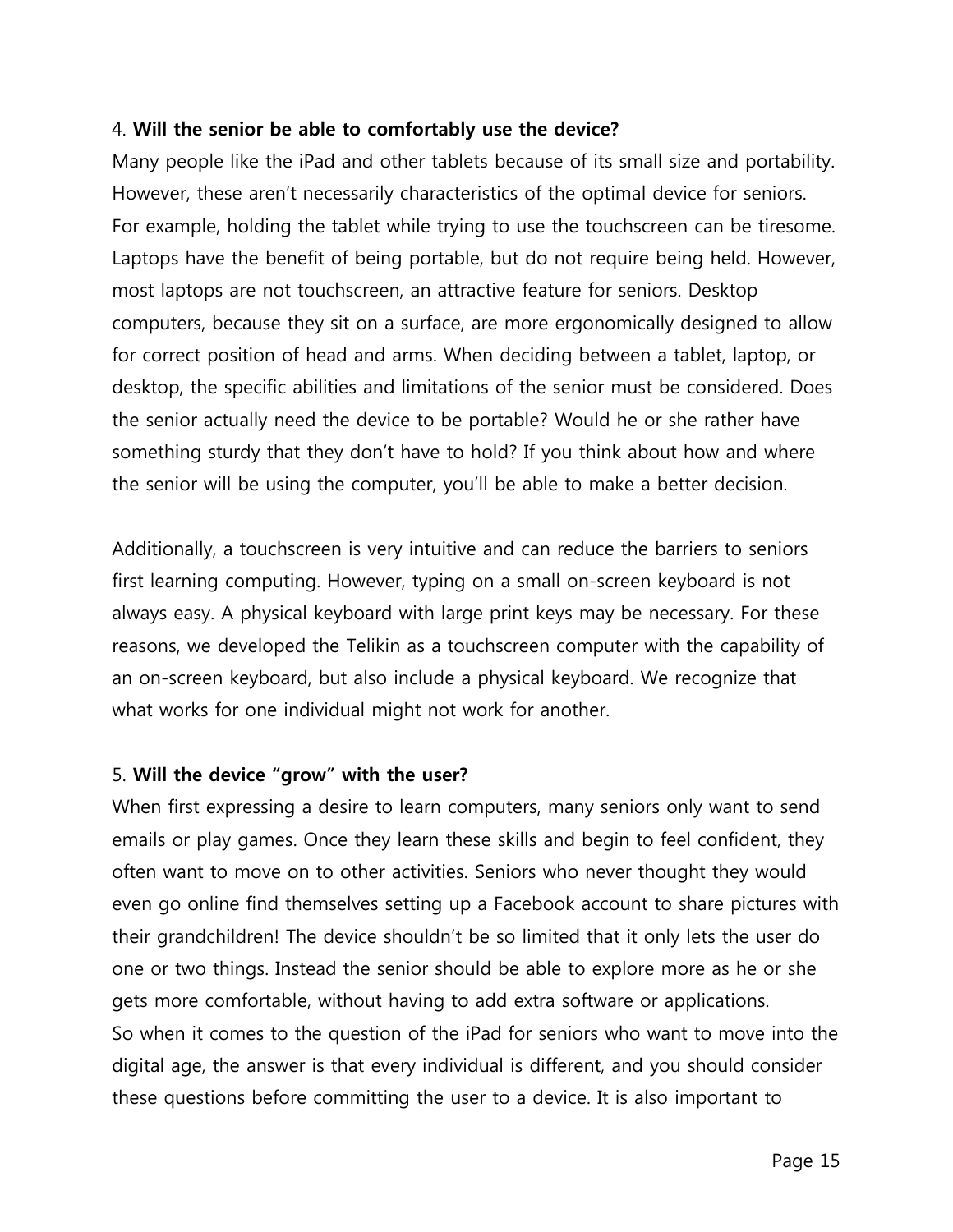consider the return policy of the product, because what you think will be a good option, might not end up working. Here at Telikin, we"ve found that giving our customers 60 days to try the computer gives them more than enough opportunity to ensure that it's the right product for them.

If you have any questions or would like to share your experience, leave me a comment below.

Link to Post:<http://www.telikin.com/blog/index.php/post/ipad-for-seniors>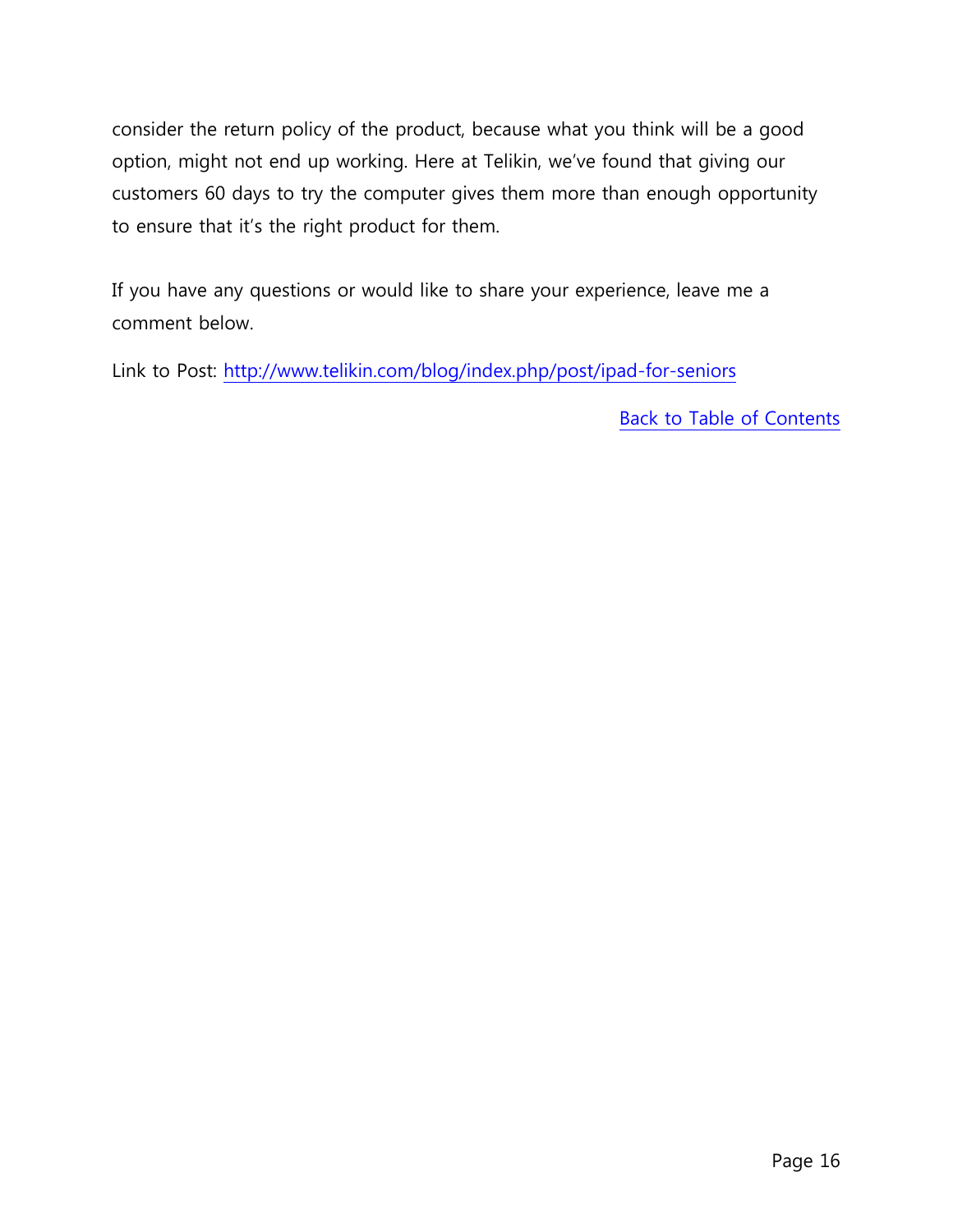# <span id="page-16-0"></span>**Connections with Friends, Family Important to Seniors' Quality of Life**

Forty percent of seniors think staying connected to friends & family is most important to maintaining a high quality of life in their later years.This statistic comes from a recent study on aging from the National Council on Aging, UnitedHealthcare, and USA TODAY.

According to Lisa Suhay, the author of an article in The Christian Science Monitor<sup>1</sup> about this study, **40% of seniors in the study listed staying connected to friends and family as the most important aspect to maintaining a high quality of life in their later years**, while only 30% listed having financial means as most important to their quality of life.

Lisa also notes, "While the survey found that seniors today are comfortable using technology, they do say "a lack of understanding and cost" are obstacles for them to widely adopt technology."

Computers can be a great way to stay in touch with others, however, the complexities of traditional computers and other devices make it difficult for a firsttime senior user to get started.

# **Here at Telikin, we get that, which is why we developed the Telikin computer.**

We strive not only to give seniors, or anyone else frustrated with modern technology, an easier way to send emails, check the news, research information, and stay in touch with family, but also to do so at a cost that is very comparable to those traditional computers which are more difficult to navigate. In her article, Lisa goes on to describe her experience with her own mother who loves using the computer, but still has some difficulties. While reading the article, I noticed that so many of the points Lisa brings up about her own experiences are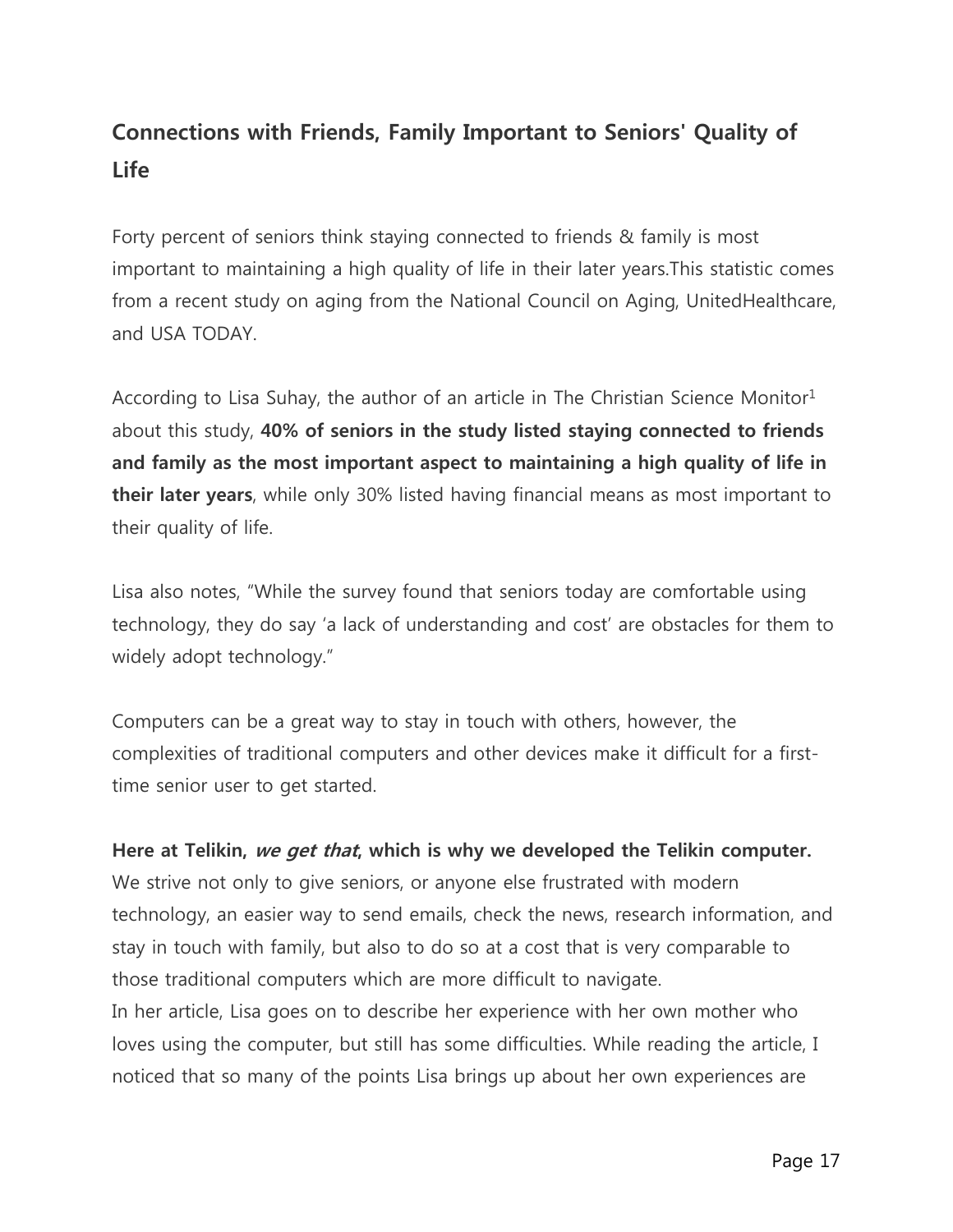ones that we often come across and know to be true.

# **1. Support is Critical**

Lisa explains that she is her mom's "IT person on call 24/7."

Well, we've heard that one quite a few times before. Adult children are often the ones who contact us to purchase Telikin for their parents. They frequently explain how their parents call many times with computer questions. These customers realize that the Telikin support team can be an effective partner in helping their parents enjoy computing, and that our support team can be more readily available to handle their parent"s computer questions about sending an email or setting up a Facebook account. And with remote access capabilities, our tech support team can very easily show a user how to do something, rather than just verbally describing it.

# **2. Seniors Love Facebook (and other social sites)**

Lisa notes that her mother soon would be checking "Facebook to watch the video of her grandson... rescuing our cat from a tree at midnight last night." Every day, we help our customers access Facebook to check out pictures of their grandkids or catch up with old friends. We also receive requests for help with setting up online dating profiles, as with increasing frequency seniors are using online dating sites to find new friendships and relationships.

# **3. Using technology helps decrease depression and loneliness in seniors**

Lisa explains how her mother writes stories on the computer but she expresses frustration about the complexities of formatting, "Why don't all computers just have the same word processor? It would make life so much easier!" Lisa then states, "While my mind reeled at the prospect of explaining tech wars to mom**, it was better to have her healthy and aggravated than isolated, weepy, and depressed because the technology wasn't in her life at all**."

This statement is validated by recent studies from UCLA<sup>2</sup> and the University of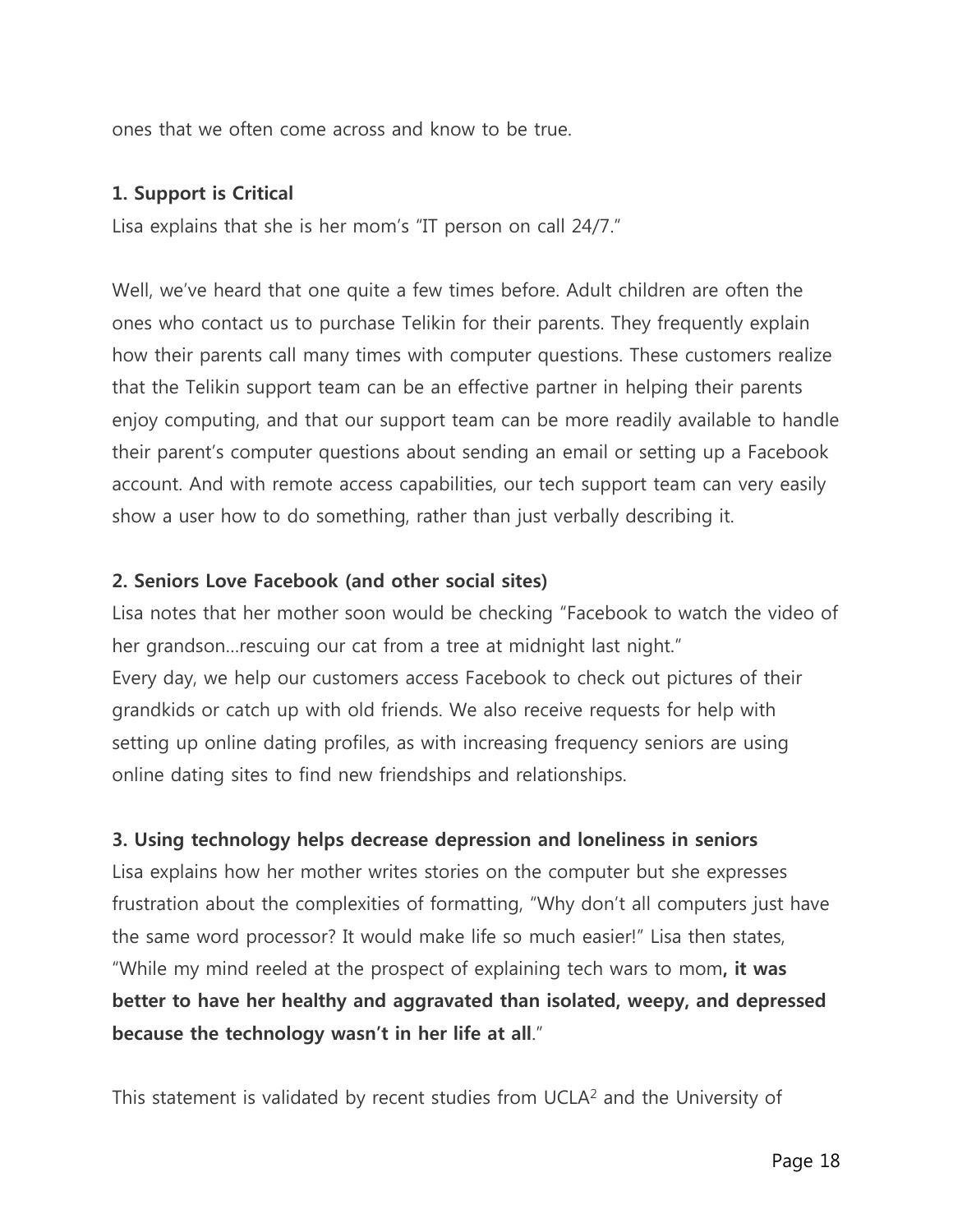Alabama3 which found, respectively, that isolation, loneliness, and depression are major health risks in seniors as they age, and that information and communication technologies such as computers and the internet, allow seniors to build social networks and keep them connected to the world.

[Technology can abate loneliness in seniors](http://www.telikin.com/blog/index.php/post/senior-loneliness) by giving them more opportunities to communicate with others, read about world events, and keep their minds active. Reducing isolation improves quality of life and overall health. **At Telikin, "keeping friends and families connected" is not just a tag line, it is our heartfelt commitment** to help people of all ages stay connected using computer technology. Computing does not have to be complicated or frustrating!

So for those of you who desire your senior loved ones to stay connected with you online, the benefits to them will be significant and the entire family will experience the joys of staying close, even over distances!

1. Read [Lisa Suhay's article in The Christian Science Monitor](http://www.csmonitor.com/The-Culture/Family/Modern-Parenthood/2013/0731/The-aging-survey-2013-Technology-is-a-big-hit-with-Grandma-and-Grandpa)

2. Read the [ULCA study, ULCA study, Loneliness in Older Persons: A Predictor of](http://archinte.jamanetwork.com/article.aspx?articleid=1188033)  Functional [Decline and Death](http://archinte.jamanetwork.com/article.aspx?articleid=1188033)

3. Read the [abstract of the University of Alabama Study,You Can Teach an Old Dog](http://jag.sagepub.com/content/early/2012/01/03/0733464811431824.abstract)  [New Tricks: A Qualitative Analysis of How Residents of Senior Living Communities](http://jag.sagepub.com/content/early/2012/01/03/0733464811431824.abstract)  [May Use the Web to Overcome Spatial and Social Barriers](http://jag.sagepub.com/content/early/2012/01/03/0733464811431824.abstract)

Link to Post: [http://www.telikin.com/blog/index.php/post/connections-friends-family](http://www.telikin.com/blog/index.php/post/connections-friends-family-important-to-seniors-quality-of-life)[important-to-seniors-quality-of-life](http://www.telikin.com/blog/index.php/post/connections-friends-family-important-to-seniors-quality-of-life)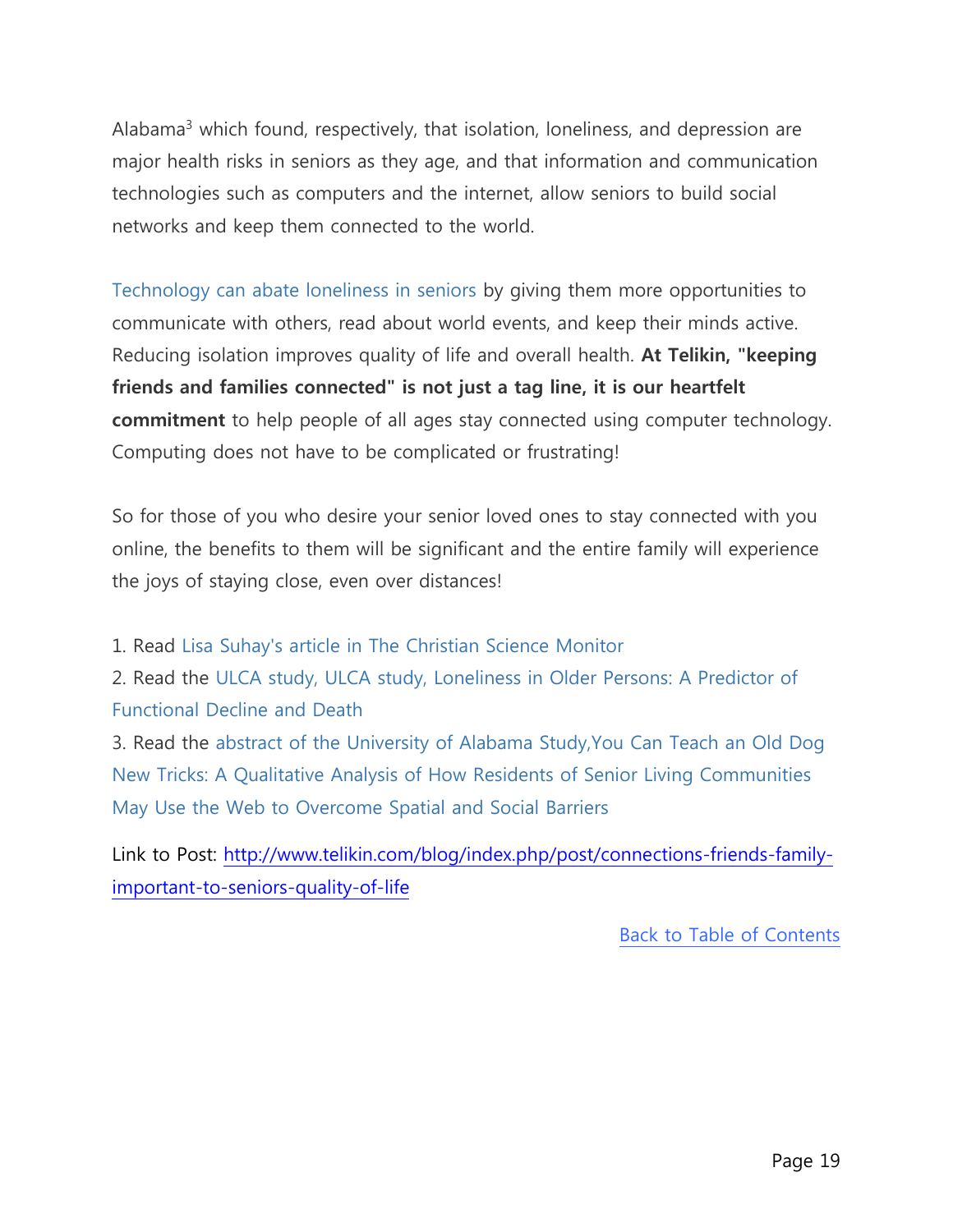# <span id="page-19-0"></span>**Using Technology Boosts Seniors' Self Esteem**

I've written many times before about [loneliness in seniors](http://www.telikin.com/blog/index.php/post/senior-loneliness) and how [computers can](http://www.telikin.com/blog/index.php/post/how-to-address-the-top-reasons-why-seniors-feel-isolated)  [help abate that loneliness.](http://www.telikin.com/blog/index.php/post/how-to-address-the-top-reasons-why-seniors-feel-isolated) I was quite excited, though not all that surprised, when I read an article about a study from Case Western Reserve University led by T.J. McCallum, Ph.D, a Professor of Psychology, that looked at technology and socialization in older adults. Out of his research McCallum found that **seniors who use technology have higher self-esteem** and greater social interaction than those older adults who do not use technology. As Kate Freeman, the author of the article, puts it, "Technology plays an increasingly important role in helping older adults maintain and improve mental and emotional well-being."

Though not cited by Professor McCallum as a reason for the higher self-esteem, learning a new skill (such as using a computer) surely can help boost the confidence level of an aging adult. Every day at Telikin, we hear seniors say they thought they were "too old" to learn computers or that the technology age has simply passed them by. However, once they get started with Telikin, and our Support Team shows them how to do a few things, they start realizing that the computer is really something they can utilize!

#### Warding off Loneliness in Seniors

Given that isolation and loneliness are major threats to aging adults, this study is very encouraging about the benefits for using technology to help seniors feel more connected and engaged with people. New technologies, such as email, video chat, and social networking sites, offer ways for seniors to feel included, rather than excluded, from family happenings and current affairs.

Today, families don"t always live close by, and most members of the family are already communicating online. Getting grandma and grandpa on the computer is a clear way to help them stay updated about what everyone is doing. **This is precisely why we developed Telikin – to help more people stay connected to their**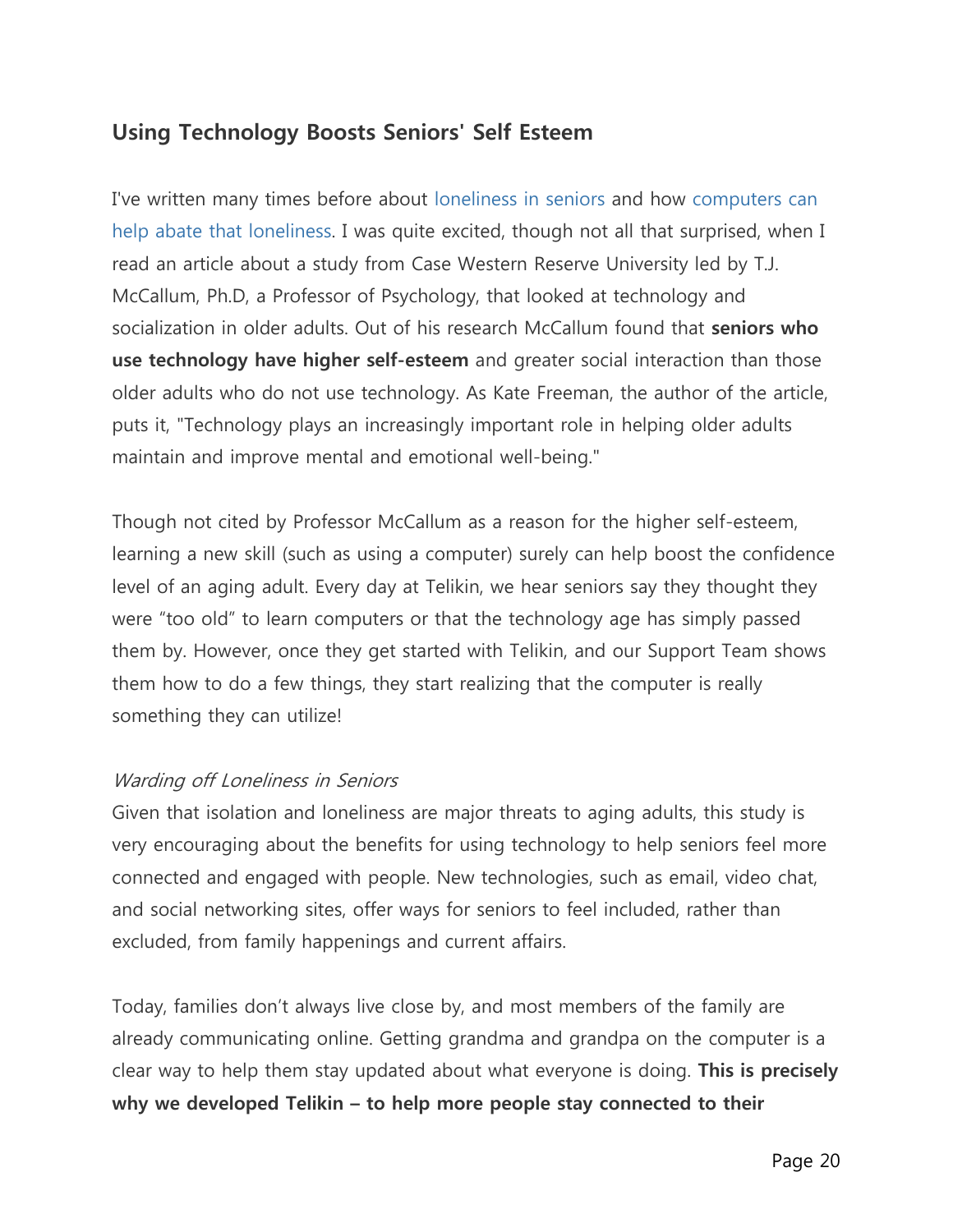**families.** This connection helps ward off loneliness and depression, and the added bonus, as Professor McCallum"s study shows, is that using the technology helps boosts their self-esteem!

Link to post: [http://www.telikin.com/blog/index.php/post/using-technology-boosts](http://www.telikin.com/blog/index.php/post/using-technology-boosts-seniors-self-esteem)[seniors-self-esteem](http://www.telikin.com/blog/index.php/post/using-technology-boosts-seniors-self-esteem)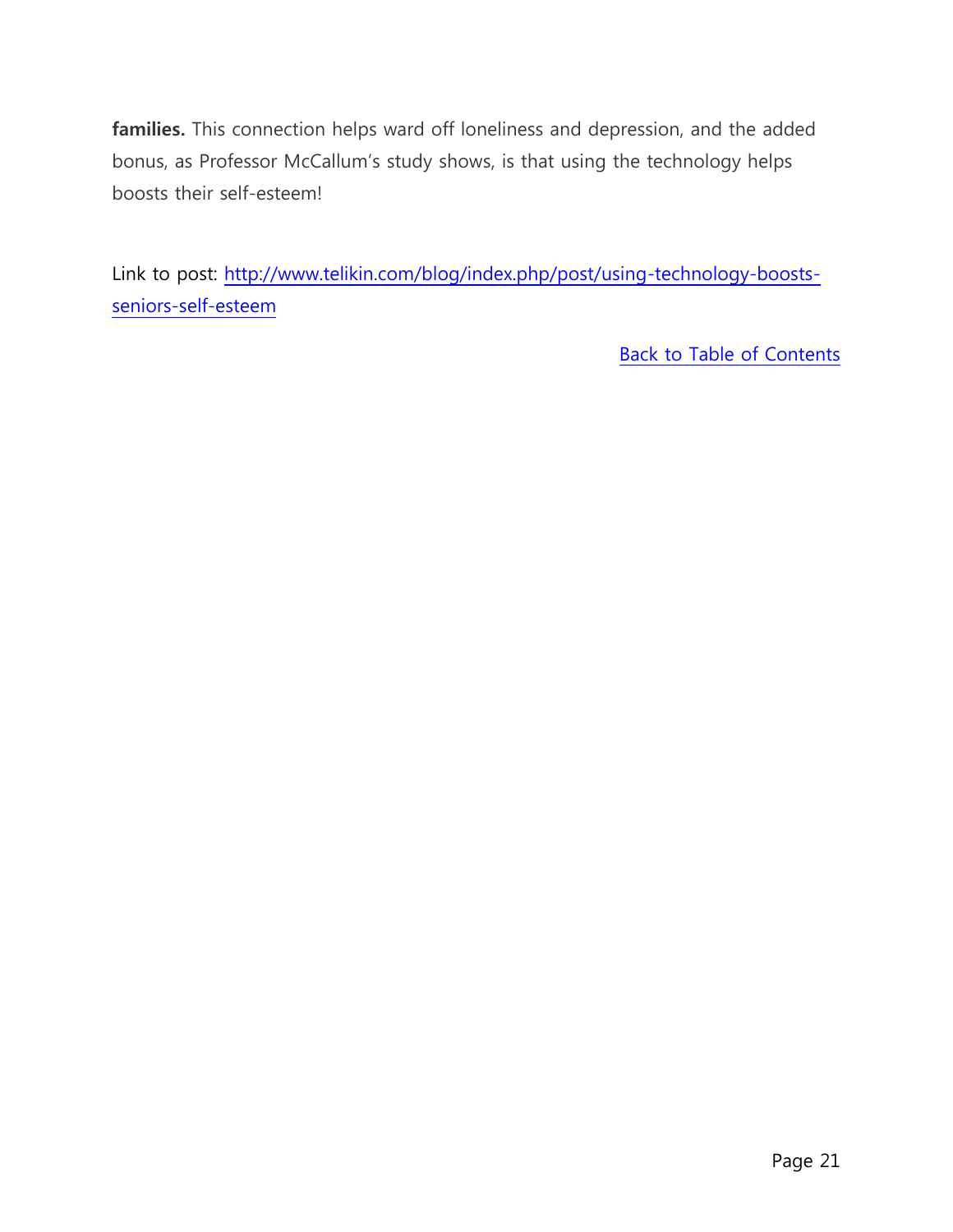# <span id="page-21-0"></span>**Happy Grandparents Day**

September  $8<sup>th</sup>$  is Grandparents Day. This is a day for us to take time to appreciate our grandparents who have touched our hearts taught us life lessons, and made us a little wiser.

For Grandparents Day, and every other day of the year, here are 5 ways to show your grandparents you care.

# **1) Sit down and talk with them**

There are so many channels of communication available to stay in touch with people. We"ll use text, Facebook, Skype, email, and (sometimes) the phone. These are all great methods to stay connected, but nothing – and I repeat nothing – can replace the value of a face to face conversation. Sometimes, grandchildren may find it hard to connect with a grandparents, whether it"s because of a generational gap or the means of communication, but that doesn"t mean they shouldn"t make the effort.

My grandmother had a stroke at the age of 40 that severely affected her ability to speak. She often knows what she wants to say in her brain but has difficulty getting out the words. When I want to show that I really care about her, I sit down next to her and give her the time to get out what she wants to say. This can take a little bit of patience, however, at the moment when I do get what she"s saying, the expression on her face says it all  $-$  she's so happy that I understood what she wanted me to know!

# **2) Join in one of their favorite hobbies**

You may not love model trains, but maybe your grandfather does. Why not accompany him to the model train shop? Ask him questions such as what are his favorite kinds of trains, why he got into collecting model trains, or what kinds of trips he"s taken on a train.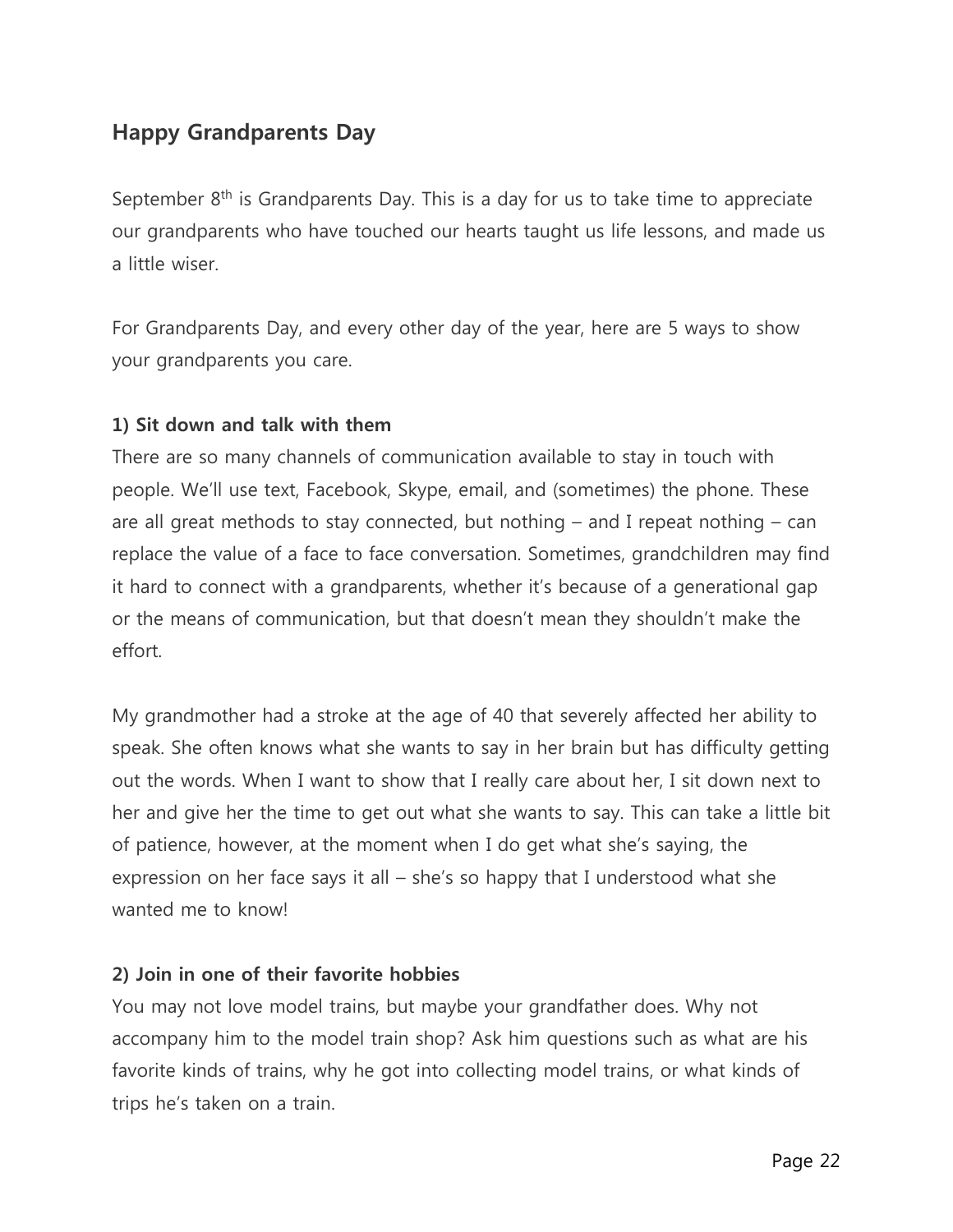Does your grandmother love music? Ask her who her favorite artists are and then pull up some of their songs online. As you listen to the music ask her if the songs remind her of a specific memory. You might get a surprising story – like learning what song your grandmother and grandfather had their first kiss to!

# **3) Give them the gift of one of your talents**

My family has been blessed with a lot of musical talent, and during family get togethers, it's not uncommon for us to bring out our instruments and play. Recently, on family vacation my cousins and I got a few guitars and sang songs together as my grandmother watched and listen. Her smile just grew and grew as she watched her grandkids showing off their talent.

Perhaps you love cooking? Prepare a meal that"s easy to transport and bring it over to your grandparents, and then *sit down and eat with them*. Not only are you sharing your gift, but you"re sharing your time.

# **4) Go through old photos with them**

Today, people *live* in pictures. They're posting new shots of their friends, their babies, their food every hour of every day. Looking at old photos is a great way to reminisce. It's also fun to look at pictures before we had the ability to take 73 shots before getting the picture juuuuuust right. If your grandparents have a lot of prints, why not offer to go through the pictures and organize them. You could also offer to scan the photos so your grandparents have digital copies. As you browse through the pictures together, ask some questions about when and where they were taken and who's in them - you might realize that you look exactly like your great-greatuncle!

# **5) Use technology to connect with them**

But what about if your grandparents live far away? What if you can't just hop over for dinner one night?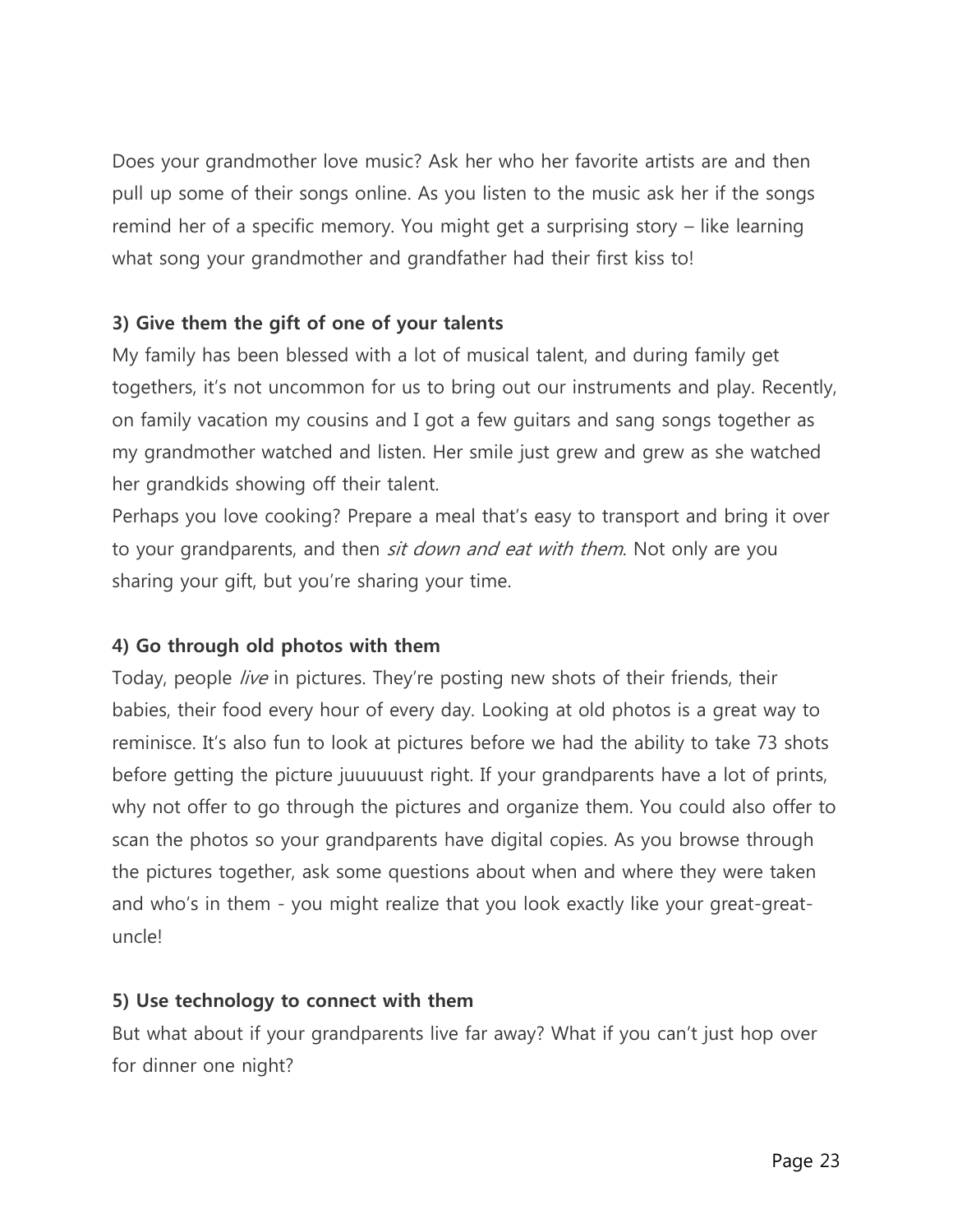Technology can help you there! When getting together in person just isn't an option, video chat is the next best thing! Through a video chat, your grandparents will be able to hear your voice and see your face – a more personal experience that they will appreciate.

While one of my grandmothers lives close by, my other set of grandparents live far away. Talking on the phone just wasn't something we did often. Two years ago, they got a [Telikin computer.](http://www.telikin.com/telikin_elite) Now, my grandfather LOVES video chatting. Almost every other night, I hear the computer ringing with a video chat call from him. It's great that I can see his face and catch up with him.

What are some ways that you celebrate Grandparents Day? Leave me a comment below!

Link to Post:<http://www.telikin.com/blog/index.php/post/grandparents-day-2013>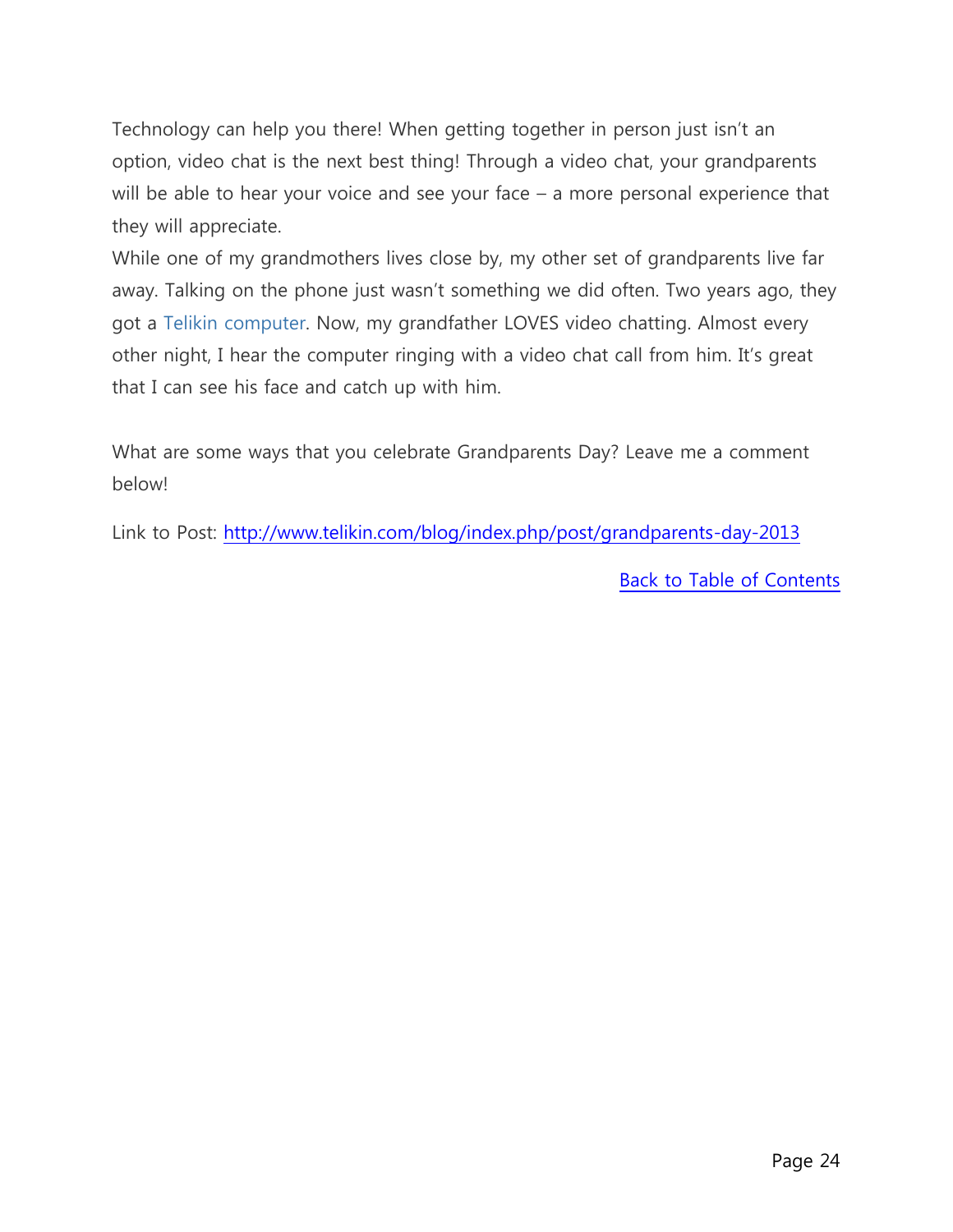# <span id="page-24-0"></span>**Senior Computer and Internet Use**

The Pew Research Center just released new data on internet and computer usage among older adults. In short, the numbers show that more seniors are adopting technologies, but still at a much slower pace than the rest of adult Americans.

The key overall statistic is that now 59% of Americans age 65 or older go online. In last year's report that same number was 53%, which was the first time more than half of seniors went online. This increase in seniors logging on demonstrates the steady, if rather slow, trend for more and more older adults adopting new technologies. As I've written about before, the benefits of technology for seniors are numerous, so it is encouraging to see that more are actually capitalizing on those benefits.

Here are some of the other key findings:

- The number of seniors getting online varies by age groups:
	- $0.65 69.74%$
	- $O$  70-74: 68%
	- $O$  75-79:47%
	- o 80 plus: 37%
- Among seniors, those who are younger, higher-income, and higher educated are more likely to hold "technology assets."
- There are also some clear barriers for some seniors adopting new technologies:
- Support: 77% of seniors say that they would need someone to help walk them through learning a new piece of technology
- Health: 40% of seniors report physical or health conditions that make it difficult to read or to carry out daily activities
- Skepticism: 35% of seniors who are not online DISAGREE with the statement that "people lacking internet access are at a real disadvantage because of all the information they might be missing."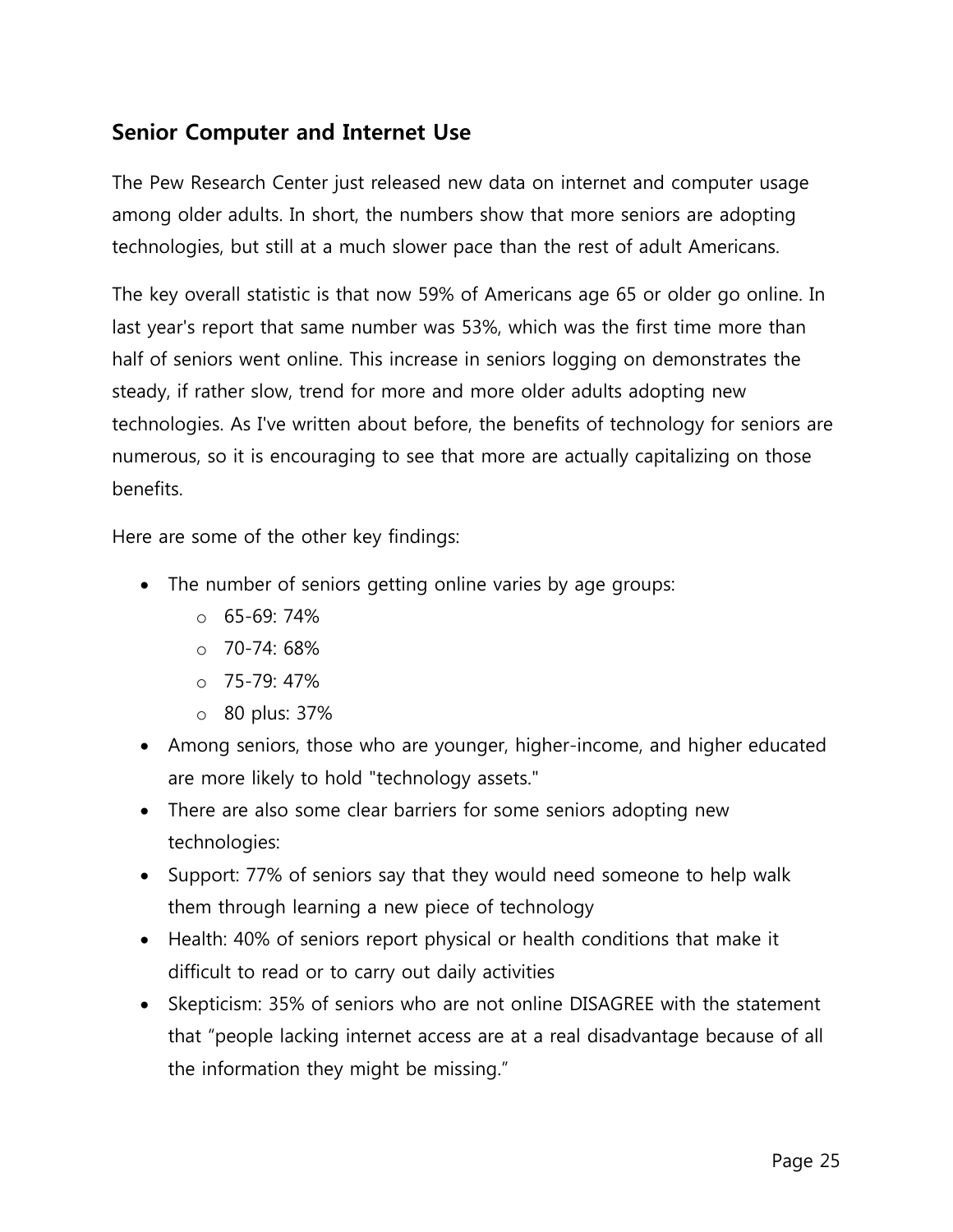The fact that 77% of seniors feel they would need support in order adopt new technologies is a clear indicator of how we as a society can get more seniors online. Here at Telikin, one of the most critical parts of our operation is providing technical and tutorial support to our customers. The Telikin computer itself was designed specifically for seniors and is much easier than traditional computers for technovices to learn, however, one of the major barriers to overcome is the confidence of the user. Many seniors feel as though they CAN'T learn computers - sometimes they had a bad experience in the past, sometimes they are afraid of breaking the computer, but whatever the reason is they need some encouragement and guidance to get them comfortable using the computer.

The other piece of the puzzle is the technology itself. Older adults face physical challenges such as vision and mobility issues that make using traditional computers difficult. If a senior has macular degeneration how could he possibly see what's on the screen of a 10 inch tablet? And for a senior who has severe arthritis in her hands, manipulating a mouse is very difficult. Technology for seniors has to be designed specifically for them as users.

And of course, the last piece is to demonstrate to seniors how they can actually benefit from technology. Everybody uses computers for different reasons, and it"s the same with seniors. Maybe one gentlemen would love to research new fishing tips, or maybe a grandmother misses her grandchildren who live across the country and would like to see their faces. Whatever their need, once a senior can see how a computer will help them, they are going to be more willing to try it! Many times when we have a new customer call into our support to learn about the computer, the agent will first ask what they were hoping to accomplish, whether it be playing games, online grocery shopping, finding love, or checking on their investments. Then the agent shows the customer which application can help them accomplish that goal.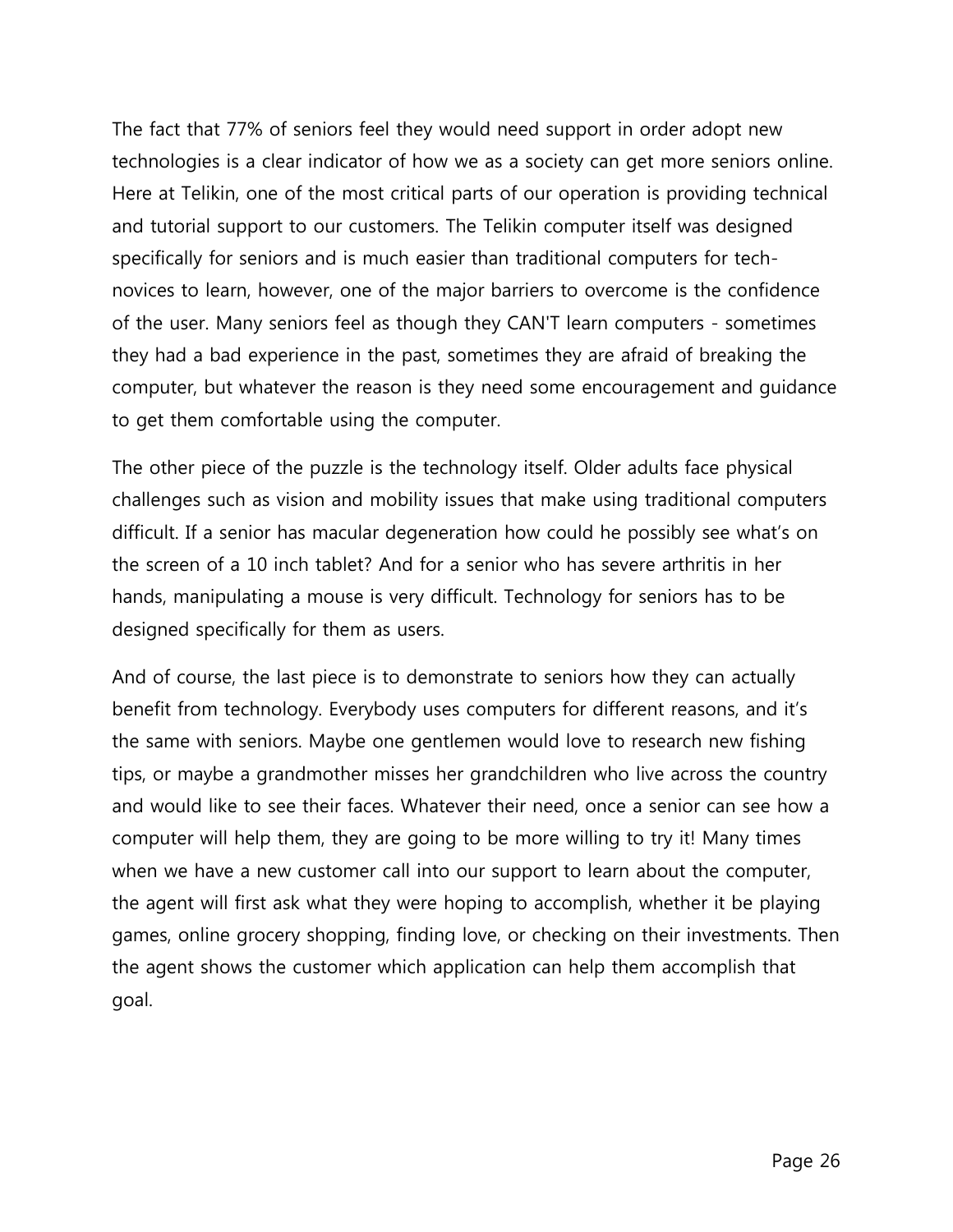As the Pew data shows, more and more seniors are adopting technology. And as long as we clearly understand the barriers, we can help even more seniors stay connected to their friends, family, and the world through technology.

Link to Post: [http://www.telikin.com/blog/index.php/post/senior-computer-internet](http://www.telikin.com/blog/index.php/post/senior-computer-internet-use)[use](http://www.telikin.com/blog/index.php/post/senior-computer-internet-use)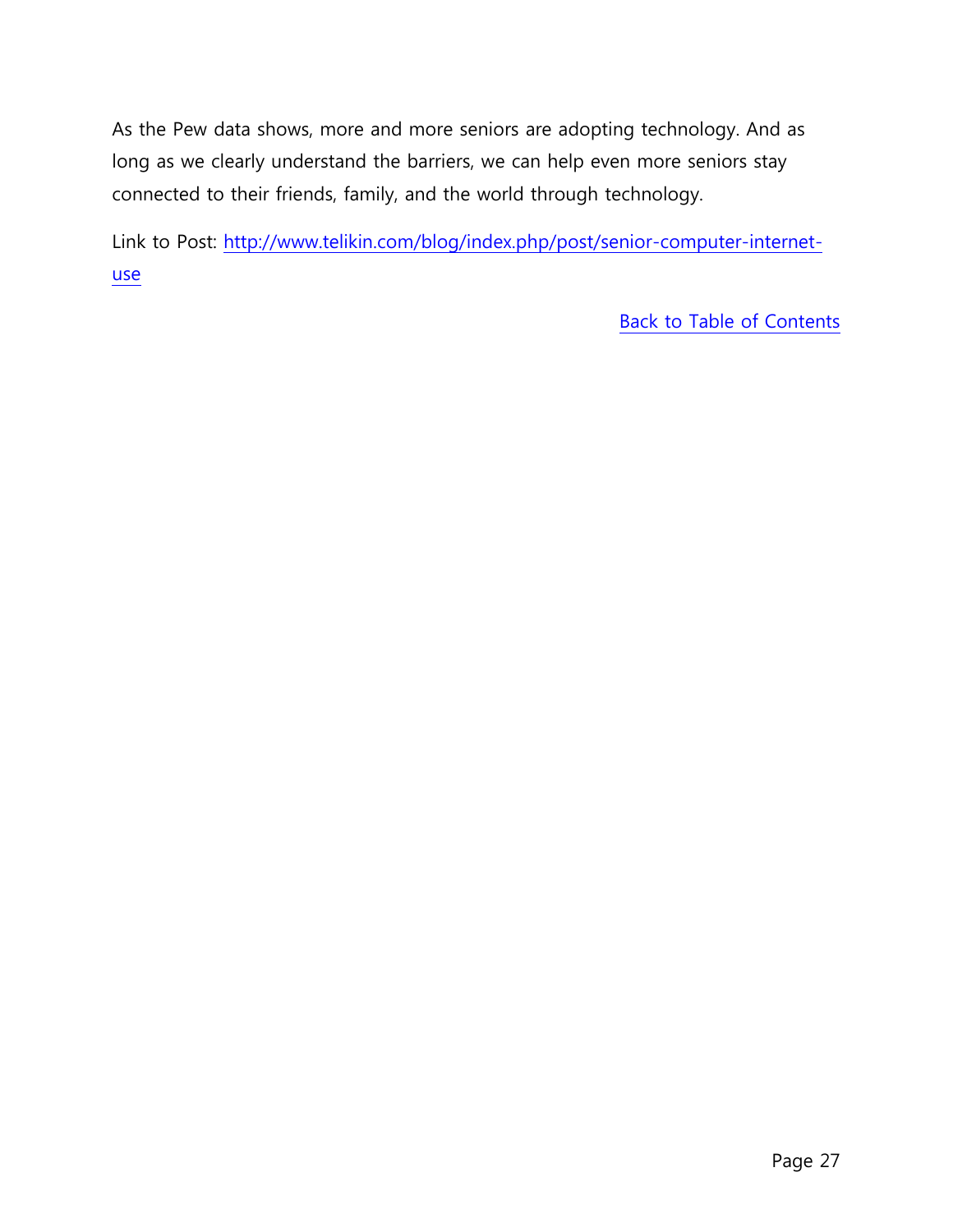# <span id="page-27-0"></span>**Using the Internet Decreases Depression in Seniors**

If you needed yet another reason to get your senior parent, friend, or grandparent on the computer, here's one - Using the internet can help reduce depression in older adults. A recent study out of Michigan State University led by professor Shelia Cotten, examined data on more than 3,000 retirees age 50 and older. In this study, of those who did not use the internet, 10% had depression, while only 7% of those who did use the internet experienced depression - a 40% decrease in occurrences of depression when all other factors were held constant. While there wasn"t data on exactly what these users were doing on the internet, Cotten says that it doesn"t really matter: "It's really about being able to connect and communicate and find information you need."

We see that every day here at Telikin.

There are two major challenges of aging that a computer and internet can help a senior overcome.

#### The Miles Between

The first challenge is that families today are so spread out. A senior living in Arizona might have children in Utah, California, and Pennsylvania, and grandchildren spread out across the world in New York, Chicago, Switzerland, and London. Maybe she has some childhood friends that are still living, but they also live in different areas. How is she supposed to feel like she can stay in touch with all these people?

A computer and internet can help her connect with the people she loves on many levels. One of the most exciting ways is through video chat. Getting to see loved ones and have face-to-face conversations makes the miles between them disappear almost completely. In the words of one Telikin user, "to be able to chat with and see my grandchildren is as though they are here with me." Then there is also email, photosharing, and social networks like Facebook. All of these channels help keep loved ones close even whey they are miles apart.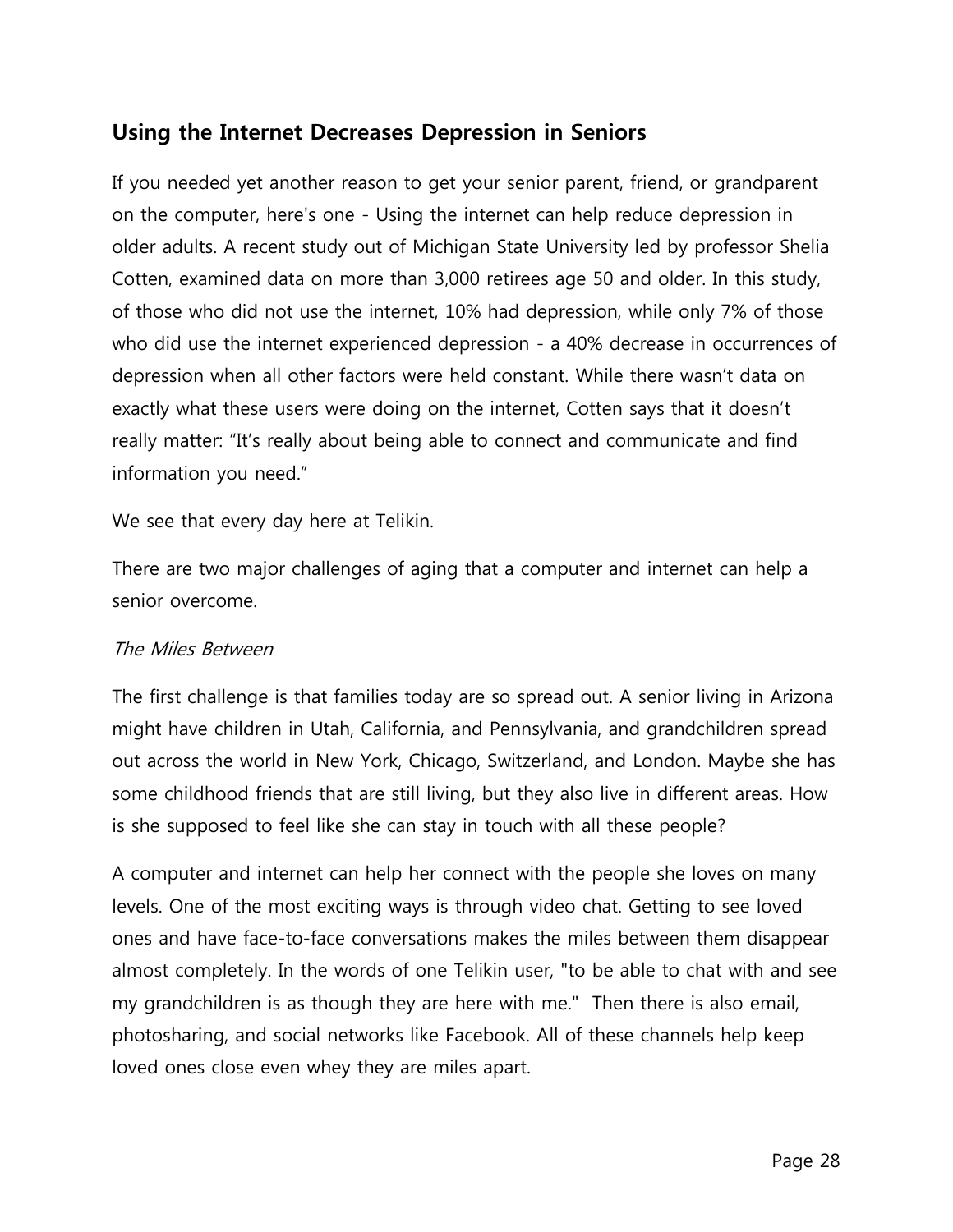# Decreased Mobility

The second challenge is that as seniors age they may lose their mobility and no longer be able to get out of the house. This often causes feelings of isolation and loss of independence, which can lead to depression.

A computer can bring a new sense of independence and inclusion to someone who is unable to leave their house. Now they can shop online to get groceries and presents, read the news to know what"s going on in the world, or do their banking online. They are no longer so dependent on other people to help them do the things they need to get done. Furthermore, they can communicate with people they might not otherwise see and talk with.

The daughter of one Telikin customer actually wrote to us saying, "Bought this computer for my mother who is mostly housebound and completely non technical...She has been emailing and Skyping family and friends. She told me that she feels less isolated and alone...thank you Telikin!" And this is just one example of the kinds of stories we hear everyday!

# 17 Million

With all these benefits of computer, it's a wonder that more seniors aren't hopping online. According to the most recent data from Pew Research Center, 41% of seniors still don't use the internet. Since there's 43 million seniors in America, that's 17 million older adults who not only are missing out on staying connected with their families, but who are also at an increased risk of depression.

The Pew data also gave insights as to why some seniors are not adopting technologies:

- 77% feel as though they would need support to help them learn a new device
- 40% have physical or health barriers that would make using a computer difficult

This data shows why it's so important that seniors have: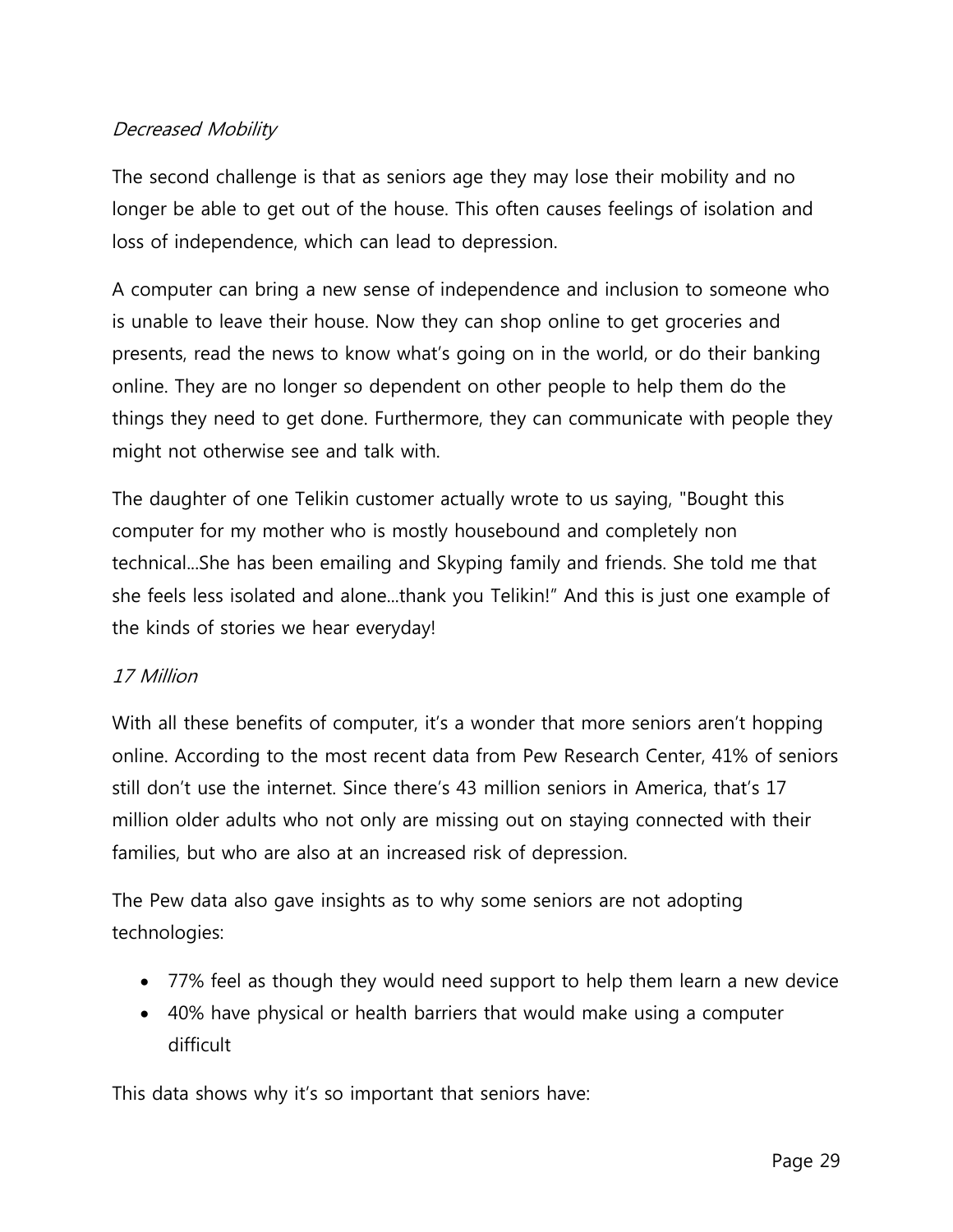- 1. easily accessible, on-going support, and
- 2. a device that is geared towards their needs and abilities

And here at Telikin, that"s what we"re doing – offering a computer designed specifically for seniors and also providing friendly and helpful technical and tutorial support. This combination - easy technology and great support - will help more seniors benefit from the power of the internet. Do you know a senior that would benefit from an easy to use computer? Give us a call - 800-230-3881!

Link to Post: [http://www.telikin.com/blog/index.php/post/internet-decreases](http://www.telikin.com/blog/index.php/post/internet-decreases-depression-seniors)[depression-seniors](http://www.telikin.com/blog/index.php/post/internet-decreases-depression-seniors)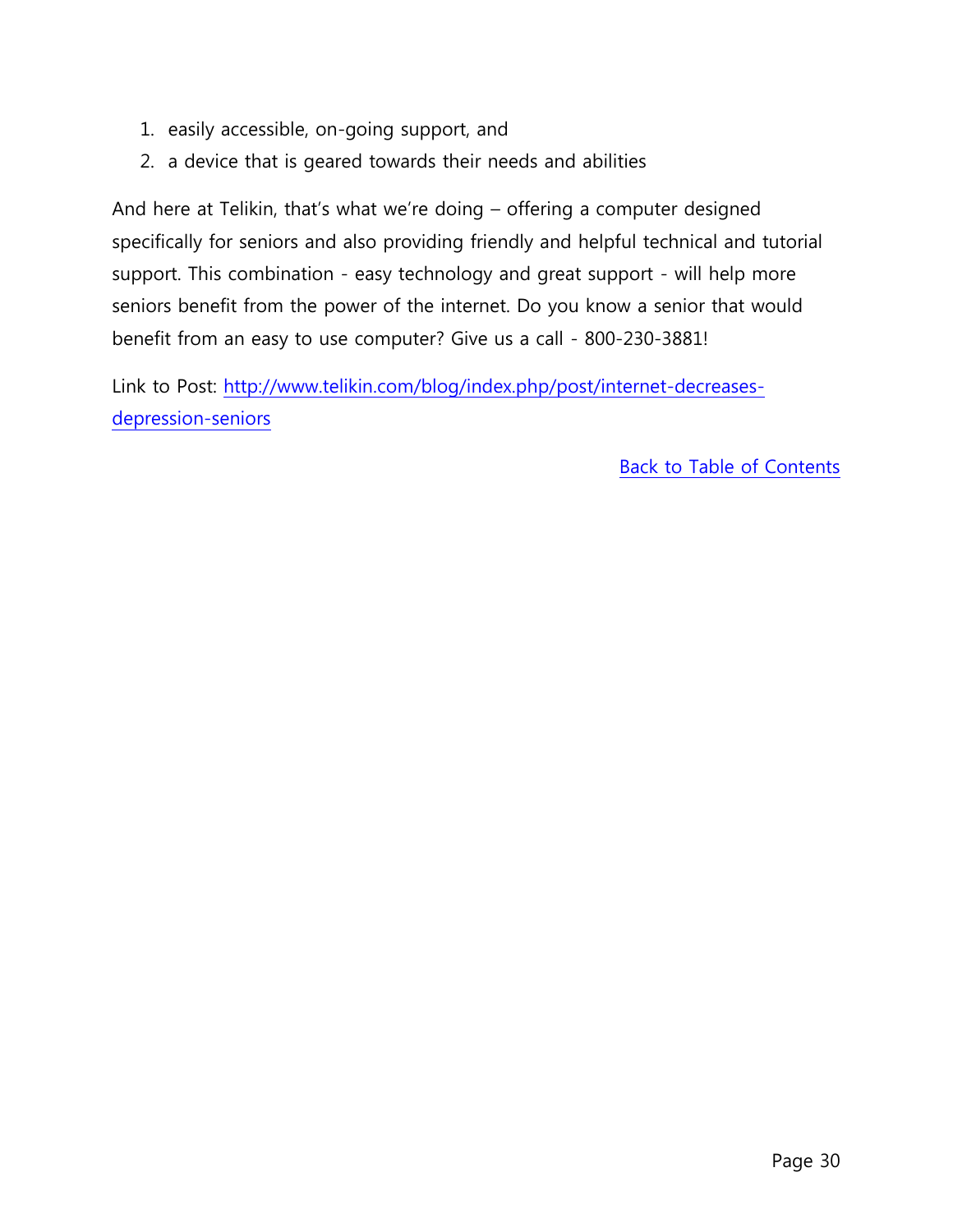# <span id="page-30-0"></span>**Learning Your Own Power**

At the end of The Wizard of Oz, Glinda says to Dorothy, "You've always had the power, my dear. You just had to learn it for yourself."

For seniors learning to use this computer, this quote couldn't be more true. Every day Telikin support team members witness first hand the power within technovice seniors who master the computer when they send their first email, make their first video chat call, or check their bank accounts online for the first time. So often, we hear older adults lament that they don't know how to use computers. It's quite **disheartening to hear someone call themselves "stupid" just because they don't know how to navigate the complicated icons and screens of traditional computers.** Our customers are far from stupid –many of them have had successful careers and had great accomplishments in their life! But if they never had to use a computer before, they never developed the skill set to use one.

We often tell our users that learning the computer is like learning to drive a car: The first time you got in a car, you didn"t know what to do, someone had to teach you. It's the same way with computers – you sit down in front of the computer screen for the first time and you"re not sure what to do, but with someone telling and showing you how to do things – you realize it's something that you too can do! Since Telikin was designed for seniors (and other tech-novice users) to be much easier to use, and we provide friendly, US Based support for our users, many people are now realizing what they can accomplish with computers. **But we know that there are so many seniors out there who just think they can't do it.** Do you know one of them? Tell them about [Telikin a](http://www.telikin.com/telikin_elite_2)nd let them know that they have the power they just have to try it and learn for themselves!

Link to Post:<http://www.telikin.com/blog/index.php/post/learning-your-power>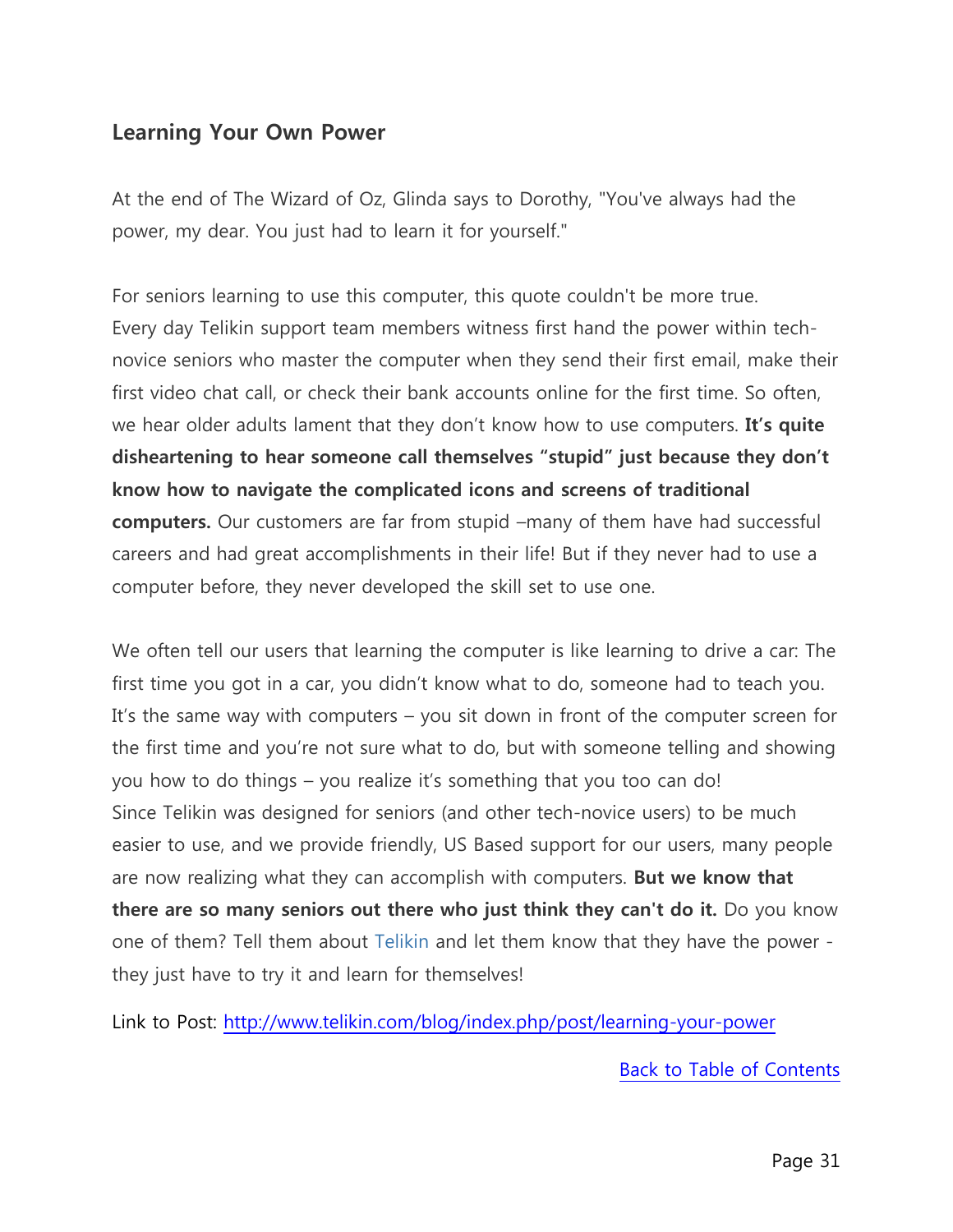# <span id="page-31-0"></span>**Brain Training Can Have Lasting Effects in Seniors**

An NIH funded study showed that some types of brain training can have positive effects on cognitive abilities even 10 years later. This study, dubbed ACTIVE (Advanced Cognitive Training for Independent and Vital Elderly) which put 2,832 older adult volunteers through different brain training activities is one of the largest and longest studies examining whether or not training can help older adults stave off cognitive decline. The training consisted of 10 sessions lasting from 60-70 minutes over the course of five to six weeks. Follow up test were conducted one, two, three, five, and ten years after the initial training. While all participants experience decline from their baseline tests, those who went through reasoning and speed of processing training experienced less decline than those who went through memory training or had none at all.

# Training as an Intervention

National Institute on Aging Director, Richard J. Hodes, M.D., says that these long term results "suggest that **we should continue to pursue cognitive training as an intervention that might help maintain the mental abilities of older people** so that they may remain independent and in the community."

If the training is effective, the question then becomes how to get more seniors doing more kinds of training to keep their brains sharp. In the past couple of years, online brain fitness websites and programs have sprung up, and though the true validity of each might not be yet determined, they highlight a valuable platform for cognitive training – the computer.

# Use Computers for Seniors to Train

While older adults have been slow to adopt computer technologies, there has been growth in the recent years, and now finally, more than half of Americans age 65 and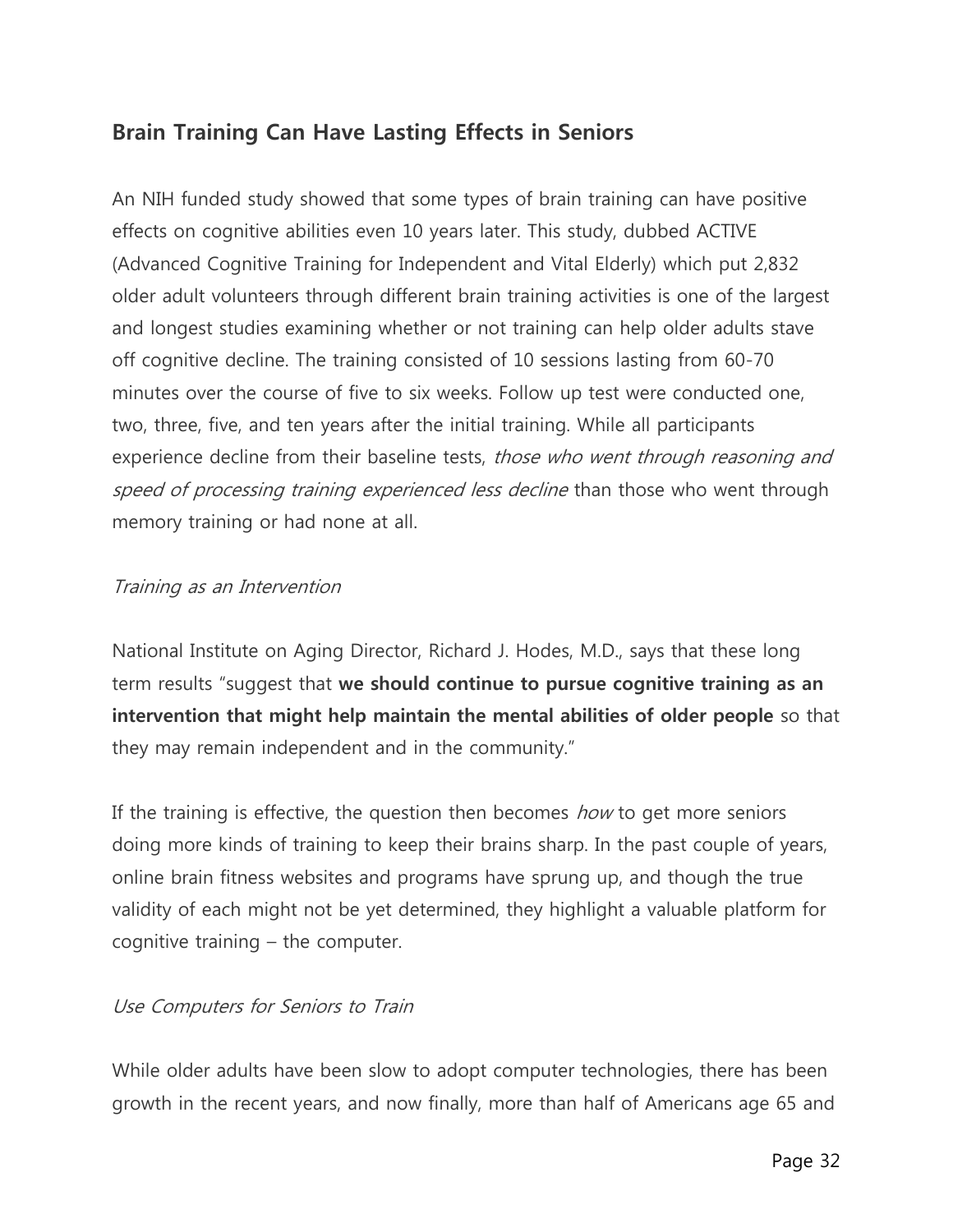older use the internet. Furthermore, with a computer like Telikin, which is specifically designed for seniors, this opportunity of online training is more of a reality. On a web-based platform, any program can be designed to be easily accessed by a senior in the comfort of their own home. Even if some initial instruction is needed for the user to comfortably and accurately use the program, they could then complete training as frequently as prescribed – even daily if needed!

Additionally, some research has shown that learning new skills could help reduce cognitive decline, so learning to use a computer in and of itself may be helpful. One study published in the Psychological Science journal tested the effects of different activities – learning a new skill (quilting or digital photography), performing nondemanding in-home activities (crossword puzzles and listening to classical music), or engaging in social activities (field trips or entertainment tips) – on cognitive vitality. Only those who learned a new skill showed improvement. Lead researcher Denise Park of the University of Texas at Dallas, explained, "Only the groups that were **confronted with continuous and prolonged mental challenge improved**." Learning to use a computer, which requires new skills and different ways of thinking, could be the kind of mental challenge needed to show similar improvements in cognitive vitality in older adults.

As the research continues to grow on this subject, we"ll have a more clear understanding of exactly what can be done to help our minds age better, and with the latest technologies, doing so will be easier than ever.

Read more about the [ACTIVE Study on the NIH website.](http://www.nia.nih.gov/newsroom/2014/01/cognitive-training-shows-staying-power) Read more about the [study in Psychological Science.](http://www.psychologicalscience.org/index.php/news/releases/learning-new-skills-keeps-an-aging-mind-sharp.html)

Link to Post: [http://www.telikin.com/blog/index.php/post/brain-training-lasting](http://www.telikin.com/blog/index.php/post/brain-training-lasting-effects-seniors)[effects-seniors](http://www.telikin.com/blog/index.php/post/brain-training-lasting-effects-seniors)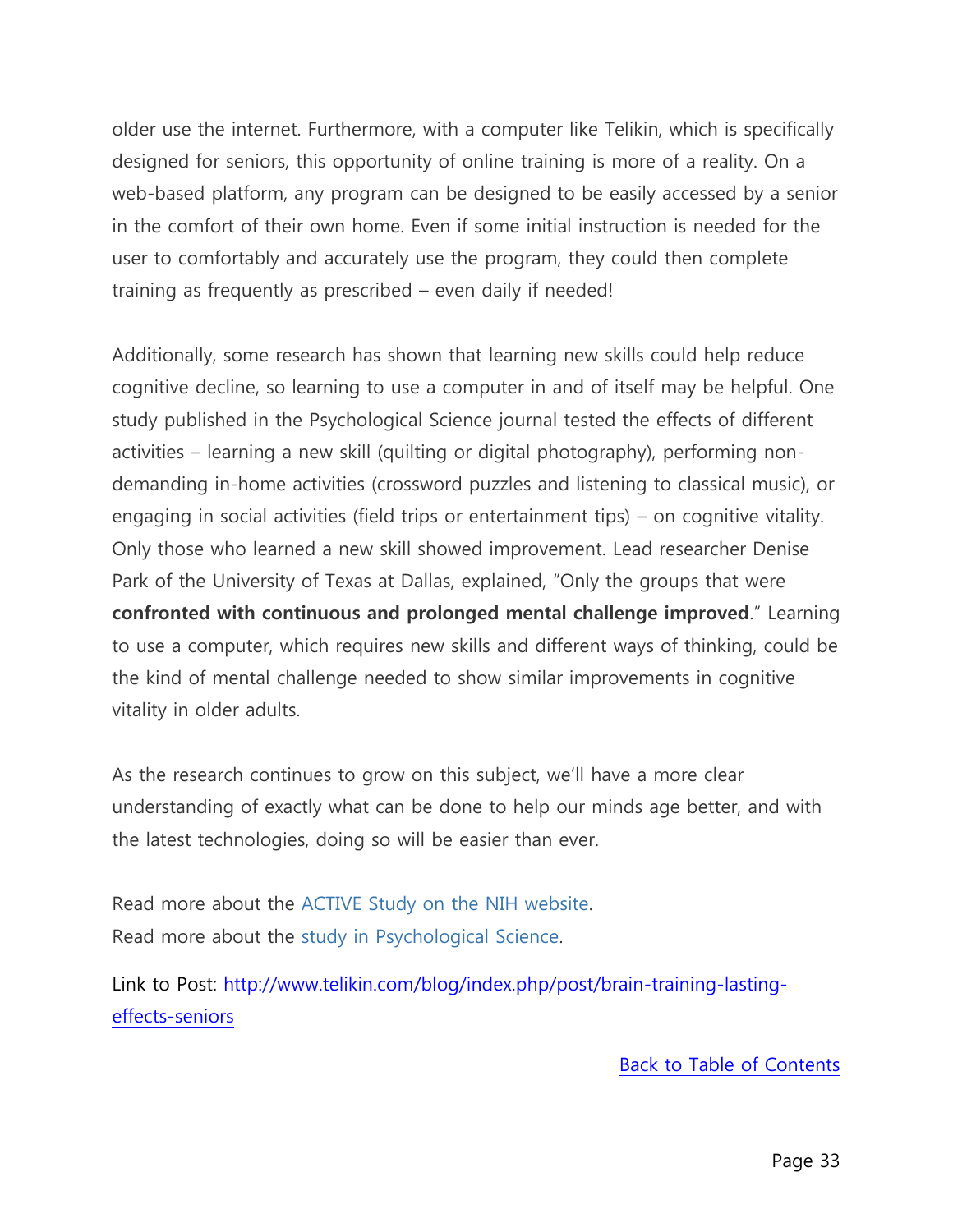# <span id="page-33-0"></span>**Technology the Way to Differentiate LTC Communities**

In the long-term care industry, the communities that utilize and offer technologies will be the ones who differentiate themselves from the competition. Recently, LTC executives gathered in Las Vegas for the Long-Term Care. CXO Summit to discuss the current and future state of their industry. According to Chris Hyatt, COO of Emeritus Senior Living, "Technology is going to play a huge role over the next few years, especially as it relates to a demand for better customer experience and quicker turnaround in communication with residents and family members." (1)

# Demand for Technology

The attendees at the conference recognized the fact that technology is going to be a major factor for the "decision-making children who ultimately choose a senior living community for their parents." (2)

"Technology is going to play a huge role over the next few years..."

This demand probably stems from the fact that we now live in an age of instant information and instant access, while also being separated from family members by long distances. Children want assurance that they are going to be able to get in touch with their parents wherever they live.

The key to meeting this demand is going to be in the technologies that communities offer to the residents to use. Creating a website where children can view activities schedules or select meals is nice, but it won"t satisfy the children"s desire to actually check in with their parents.

Imagine being able to offer families the ability to talk with and see their loved ones every night. Imagine the peace of mind that would give to both the parent and child.

#### Meeting the Demand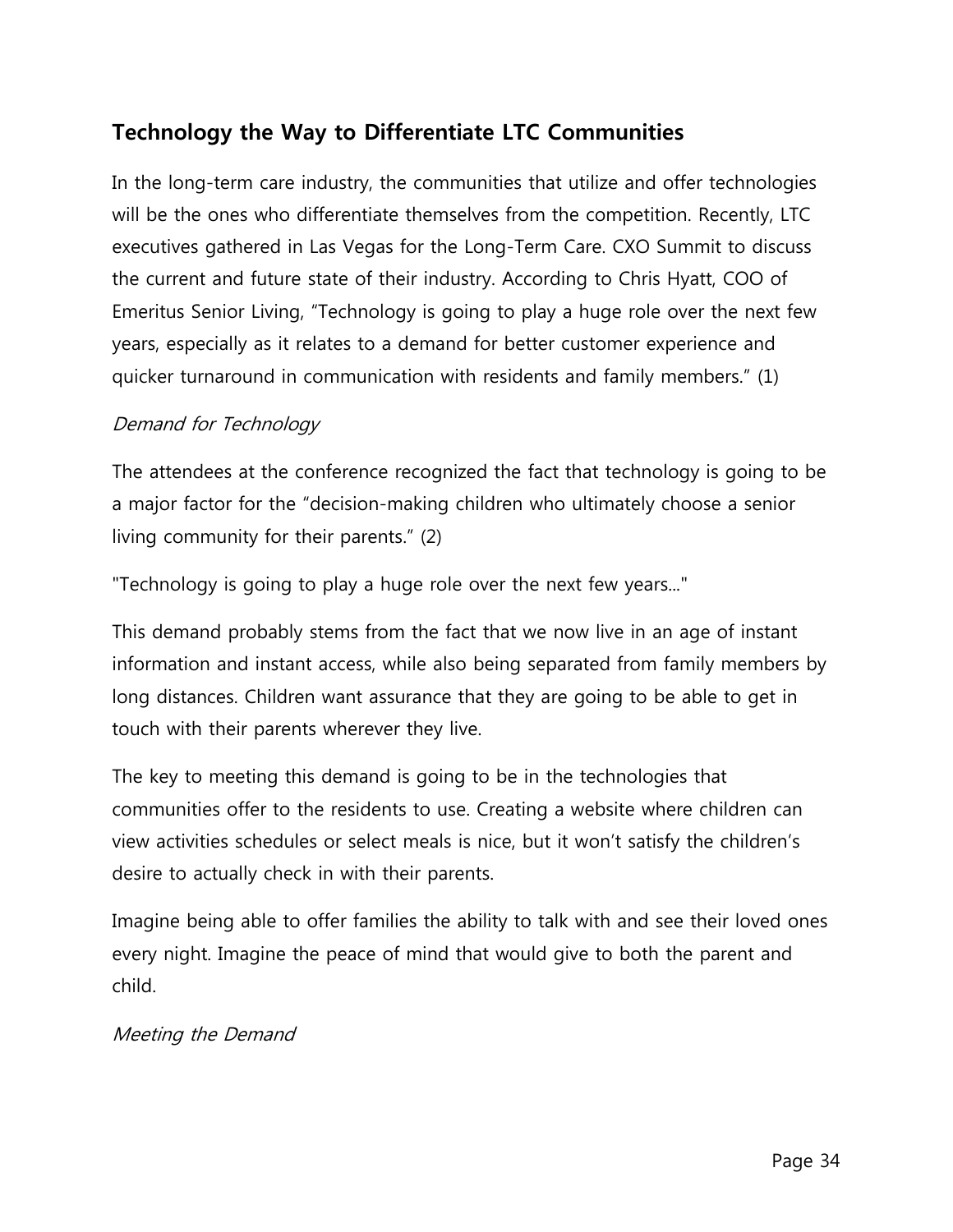Meeting this need is possible, but actually doing so is going to take more than putting a few old, complicated Windows PCs in a room and hoping residents will know how to use them. Why not make a little investment in technology that is not only safe and easy to use, but actually designed for seniors, to help them stay in touch with their families and the world?

Telikin is a solution for communities who want to provide residents with an easy way to communicate with their loved ones and explore their interests. With simple, one touch access to email, video chat, web, games, and more, the Telikin computer puts easy communication right at residents' fingertips. Children will love the fact that with video chat they can actually see for themselves how their parent is doing. And since many seniors believe that connections with their friends and family are the most important aspect to maintaining a high quality of life as they age3, your residents will appreciate the new communication tools you provide for them.

So why not add computer technology to differentiate your community from your competition? Learn more about Telikin for Communities and see why many communities are offering Telikin computers for their residents.

1 & 2. Olivia, Jason. Technology Will be the Biggest Driver for Senior Living Repositioning. 23 January 2014. www.seniorhousingnews.com.

3. Suhay, Lisa. The aging survey 2013: Technology is a big hit with Grandma and Grandpa. 31 July 2013. www.csmonitor.com.

Link to Post: [http://www.telikin.com/blog/index.php/post/technology-to-differentiate](http://www.telikin.com/blog/index.php/post/technology-to-differentiate-ltc-senior-communities)[ltc-senior-communities](http://www.telikin.com/blog/index.php/post/technology-to-differentiate-ltc-senior-communities)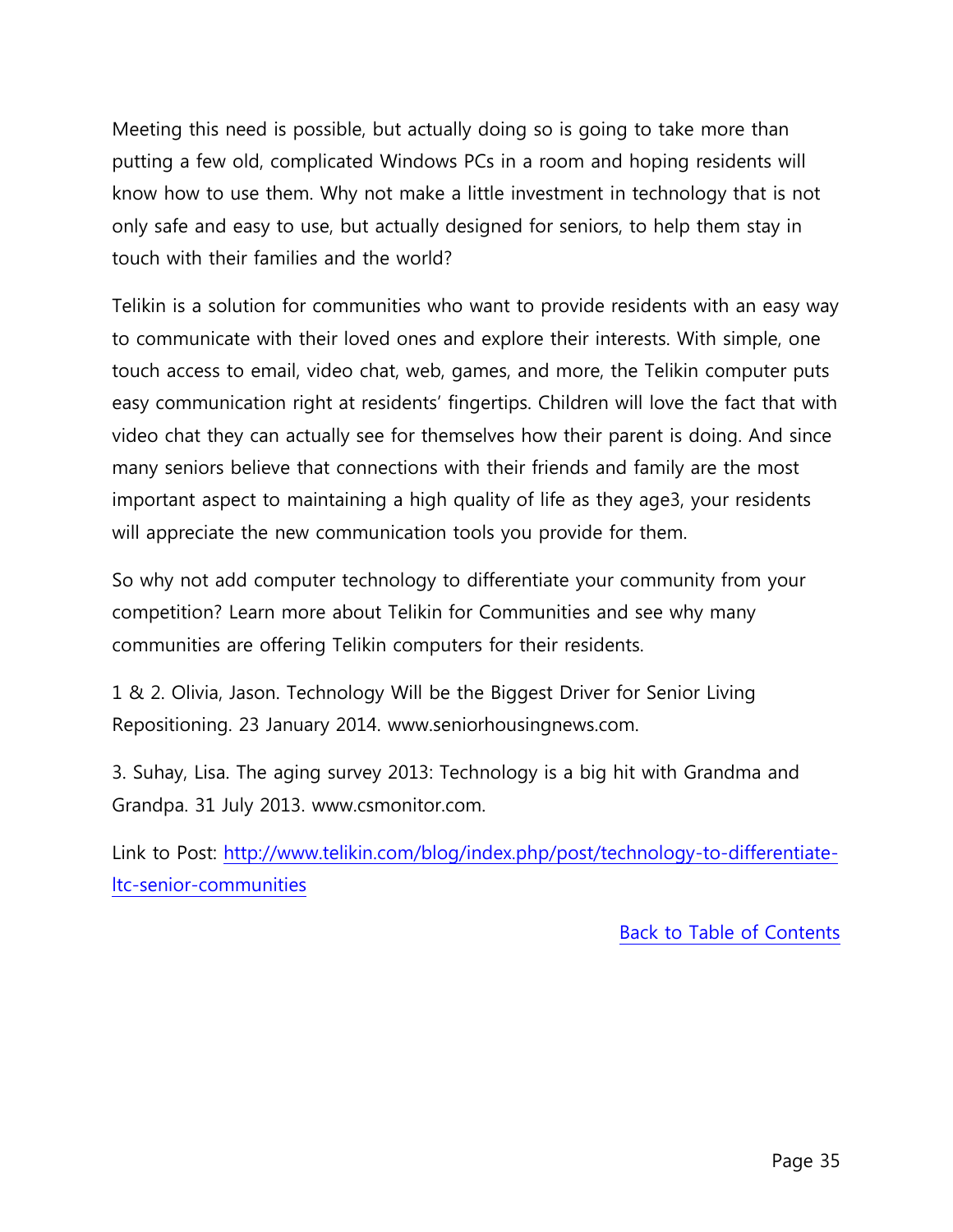# <span id="page-35-0"></span>**Virtual Vacations**

It's the middle of the November, which for many folks in the US means winter weather is here! Winter is a very popular time for vacation, especially to places that offer beautiful, warm beaches. Vacations to faraway places aren't always possible though, especially for some older adults. Whether it be financial, physical, or situational barriers, many seniors do not get the opportunity for travel. However, technology opens up new opportunities for those people to visit places that they might otherwise never get to see.

If you're someone who can't go away on a vacation  $-$  or you know someone who can"t - here are ways that you can recreate the vacation experience with the computer and internet:

#### **1) Research your destination**

When we travel, we learn about different cultures, lifestyles, histories, and peoples. Researching the place you want to visit is the first step to recreating the vacation experience from the comfort of your own home.

# **2) Take a virtual tour**

There are so many sites that offer virtual tours of cities, museums, historic sites, etc. You can take an [aerial tour over Hawaii](http://www.vthawaii.com/OAHU/Aerial/1-Kakaako-Beach-Park.html) or [walk through the Smithsonian Natural](http://www.mnh.si.edu/vtp/1-desktop/)  [History Museum](http://www.mnh.si.edu/vtp/1-desktop/) as if you were really there. YouTube also has thousands of videos of popular vacation spots.

# **3) View pictures**

Why not take advantage of other people's vacations? Many people post pictures publically for others to view online. Flickr is a popular photo sharing website where you can search for pictures in a particular place. Vacation websites also curate photographs of popular destinations. Check out these amazing shots of [Australia](http://travel.nationalgeographic.com/travel/countries/australia-photos/)  [from the National Geographic Travel site.](http://travel.nationalgeographic.com/travel/countries/australia-photos/)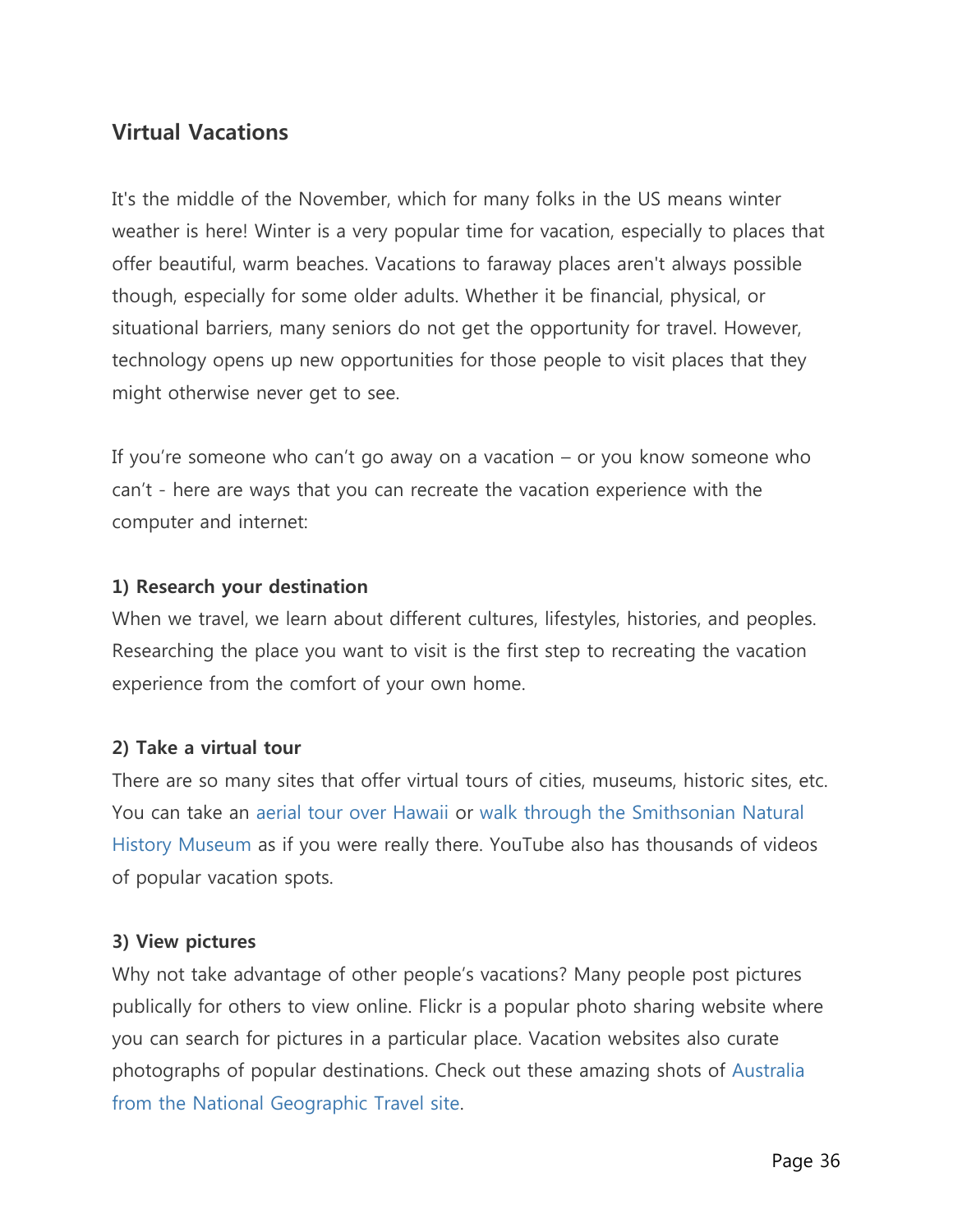# **4) Enjoy new cuisine while you "travel"**

Another great part of vacationing is new foo! If you"re able to cook, find some different recipes to try out. If you"re unable to cook, find a local food establishment that offers the type of cuisine from your vacation destination. Order out a meal from a local Cuban restaurant or try out a dish from that new Ethiopian place downtown! Eat your fancy cuisine as you view photos and take virtual tours.

Computers offer so many new adventures for seniors who learn to use them whether it be the chance to see their baby granddaughter's face for the first time or to virtually visit the beaches of Hawaii. Telikin customers often tell us that their computer opens up "a whole new world" to them that they otherwise wouldn"t have known!

So pick a spot – anywhere in the world – and take a virtual vacation there this weekend! And the best thing about a virtual vacation? No jet lag when you come home!

Link to Post:<http://www.telikin.com/blog/index.php/post/virtual-vacations>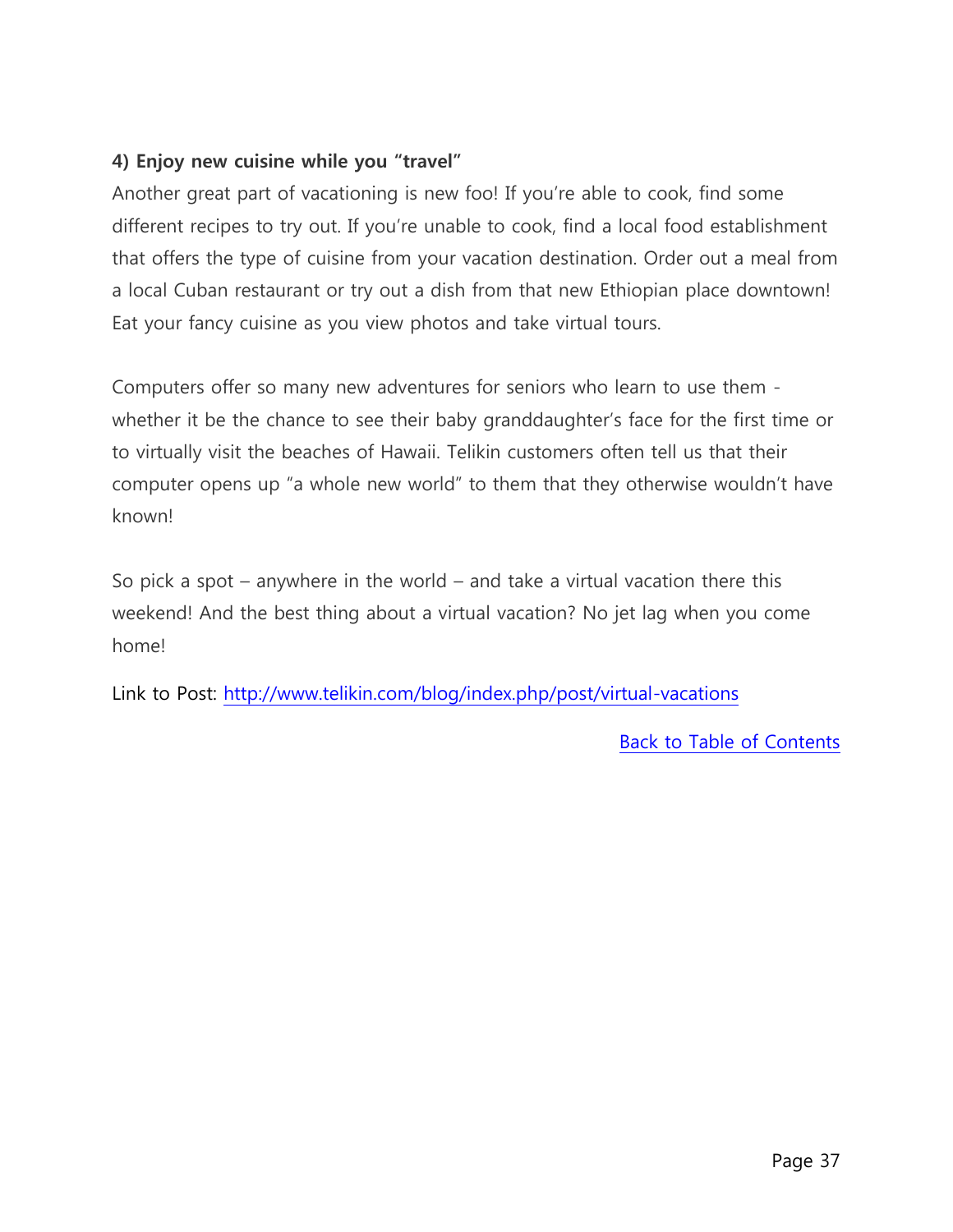# <span id="page-37-0"></span>**October and November Telikin Cares**

Congratulations to these four organizations who were awarded one of our 20" Telikin Elite computers for the benefit of their residents and clients!

#### The Magnolia School

The Magnolia School in Jefferson, LA is a non-profit organization offering support and services to adults with intellectual and other disabilities. The school"s largest program is the vocational day services which help clients through learning job skills, volunteering, and supported employment.

Allister Mckinnel is a vocational trainer at the school, who teaches about 235 adults age 21-82. In the nomination letter, Allister explained how many of his students struggle with using a mouse and keyboard on traditional computers. Students at the school utilize computers in many different ways. The school has a horticulture therapy garden in which the students will often find different plants and insects that they then want to research. Some of the students are also very artistic and would like to be able to paint and draw on the computer, but the mouse makes that very difficult. The Telikin"s touch screen and structured interface will make all these things easier for the students.

Congratulations to the Magnolia School and thank you Allister for the nomination!

# Assisi Homes of Kenosha

Assisi Homes of Kenosha is an independent living facility, home to 60 residents ranging in age from 62 to 100 who are low-income.

Lizabeth Rogge is the Resident Service Coordinator at Assisi Homes. She nominated her community for Telikin Cares because the community doesn't have a public computer and most residents cannot afford one of their own. Many of the residents in the community rely on food stamps and food pantries for their groceries, so a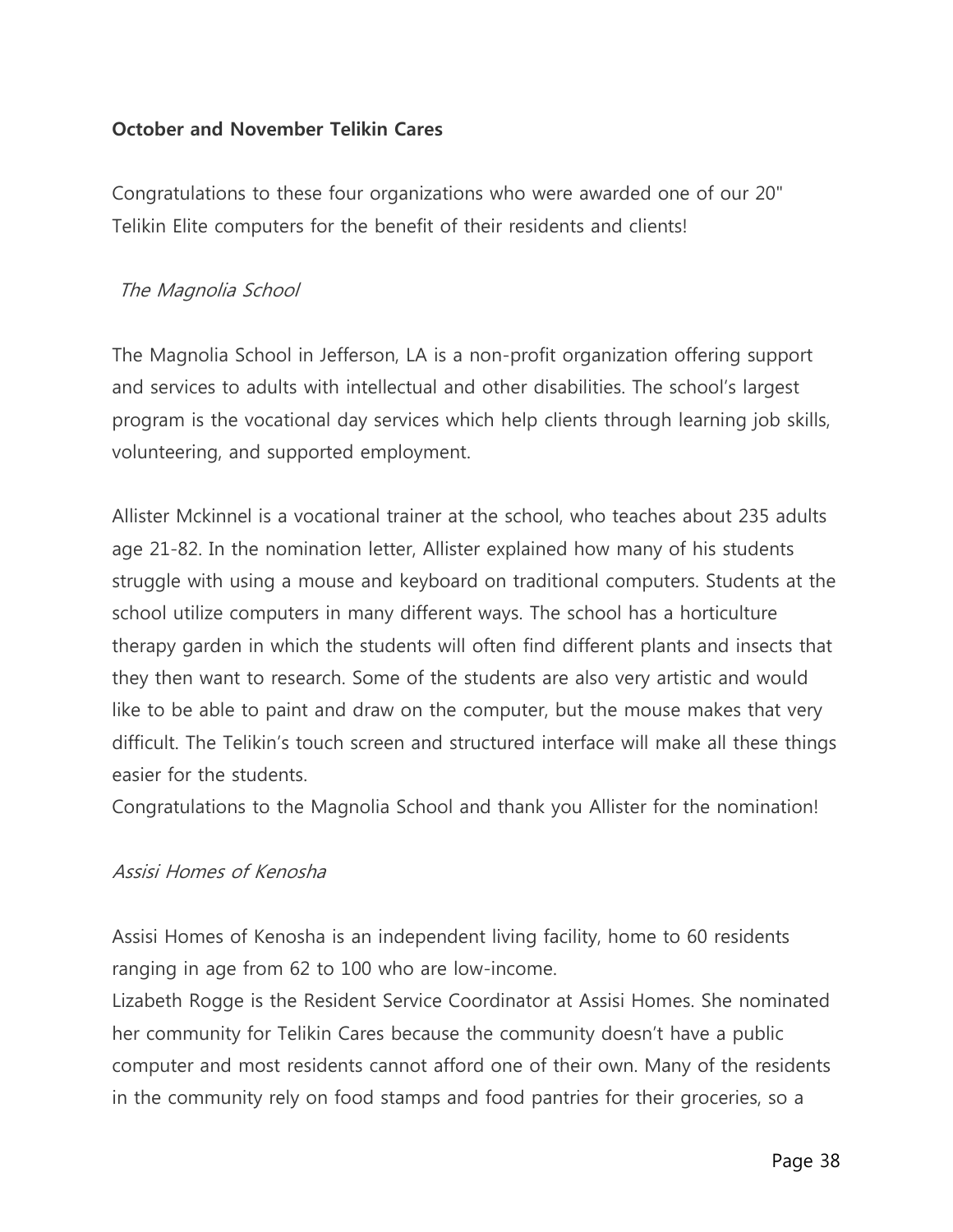computer is just not a luxury available to them. Many of the residents" families live out of state, and they desire a way to stay in touch with them, so Lizabeth wanted to give the residents a way to do that. She "envisions using Telikin… as a nonthreatening approach to using computers," teaching them email, Skype, and brain challenge games so that they can stay in touch and keep their minds active. Volunteers will teach the residents how to use the Telikin so that they can start enjoying all the benefits of computing!

Congratulations to Assisi Homes and a big thank you to Lizabeth for the nomination!

#### Abe"s Garden Park Manor

Park Manor is a 114 resident Independent Living Community owned by the not-forprofit organization, Abe"s Garden. Judy Given, Director of Campus Development, got to see Telikin first hand at the LeadingAge Annual Meeting and Expo in October 2013, and once she saw Telikin in action, she knew that the her residents would benefit so much from this computer.

The community did not have any publically accessible computers for use, and only a handful of residents had their own. Residents began expressing an interest in using computers to stay in touch with family and to help stave off further memory decline. Judy explained that staff at Park Manor had tried to teach residents how to use traditional computers before, but the residents struggled with concepts such as "cursors" "clicking" and "double-clicking", so they were never able to get very far. In her nomination letter, Judy wrote to us, "We are so excited about the prospect of providing our residents with an easy-to-use computer so they can access their families, entertainment, and have the experience of self-reliance in using a computer."

Now, Judy foresees the Telikin to be a very popular thing among the residents, as they begin to explore the endless possibilities that it offers – from communicating